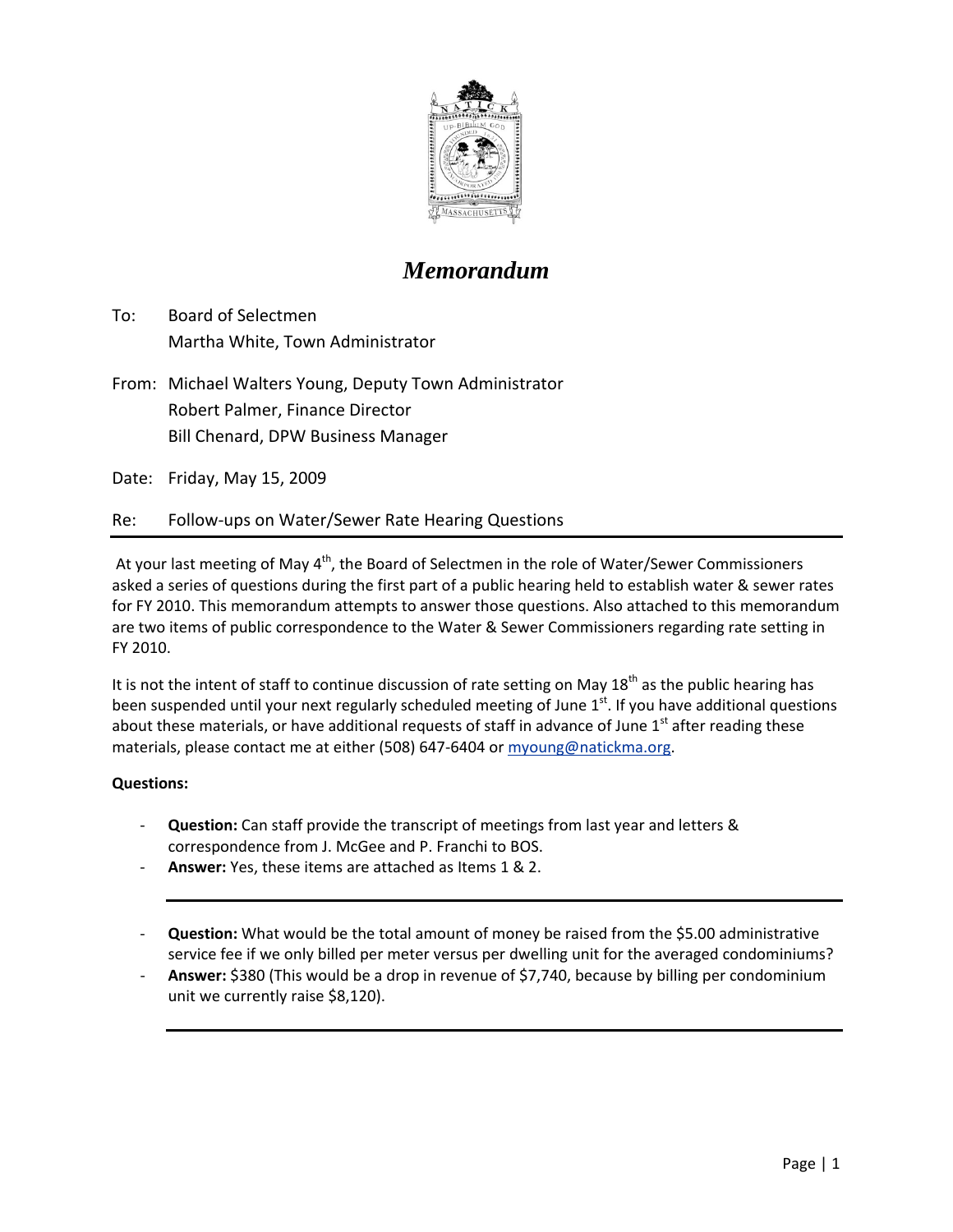- ‐ **Question:** What would the effect be on the rates and what would be the gross dollar impact if we do away with averaging for condominiums?
- ‐ **Answer:** The gross dollar impact would be approximately \$840,000 if we do away with averaging for condominiums, which would result in a rate decrease of 5.75% for most users of water & sewer services.
- ‐ **Question:** How much do we save and more importantly how does Water & Sewer benefit from lower Natural Gas costs?
- ‐ **Answer:** Nstar bills the cost of natural gas and electricity at two rates, winter and summer. The winter natural gas rates are effective from November through April. Summer natural gas rates are effective May through October. Winter natural gas rates are historically higher than summer rates. This is attributable to the large demand for the winter heating season. Summer electricity rates are effective June through September and have historically been higher than the winter rates due to the demand for summer cooling.

Nstar announced a natural gas rate reduction effective May 1, 2009 from \$1.2424 per therm to \$.3848. This rate applies to the cost of gas only and only during the months of May through October. This will translate into a moderate savings for Natick. Eighty seven percent of the town's natural gas use occurs during Nstar's winter months. Therefore only 13% of the town's natural gas use is affected.

Rates are divided into several tiers and types. The tiers are based on energy use, demand, and building use. Types are supply (referred to in the above paragraph as "cost"), transmission, transition, and distribution.

| Rate   | <b>Period</b> | <b>Customer</b><br><b>Charge</b> | Distrib. | Distrib.<br>Adj | Gas<br><b>Supply</b> | \$/Therm | <b>Percent</b><br>of Annual<br><b>Use</b> | Avg<br>Annual<br>Rate |
|--------|---------------|----------------------------------|----------|-----------------|----------------------|----------|-------------------------------------------|-----------------------|
| $G-41$ | Nov-Apr       | \$15.19                          | \$0.25   | \$0.0009        | \$1.24               | \$1.50   | 87%                                       |                       |
| $G-41$ | May-Nov       | \$15.19                          | \$0.17   | \$0.0009        | \$0.38               | \$0.56   | 13%                                       | \$1.37                |
| $G-42$ | Nov-Apr       | \$30.19                          | \$0.23   | \$0.0009        | \$1.24               | \$1.47   | 87%                                       |                       |
| $G-42$ | May-Nov       | \$30.19                          | \$0.11   | \$0.0009        | \$0.38               | \$0.50   | 13%                                       | \$1.35                |
| $G-43$ | Nov-Apr       | \$100.19                         | \$0.22   | \$0.0009        | \$1.24               | \$1.46   | 87%                                       |                       |
| $G-43$ | May-Nov       | \$100.19                         | \$0.08   | \$0.0009        | \$0.38               | \$0.47   | 13%                                       | \$1.33                |

#### **Natural Gas Rates**

#### **Historical Natural Gas Rates**

|                | 2006     | 2007       | 2008     | 2009 Projected | <b>FY2010 Estimate</b> |
|----------------|----------|------------|----------|----------------|------------------------|
| Avg\$/Therm    | \$1.5250 | \$1.2415   | \$1.2668 | \$1.4200       | \$1.3500               |
| Percent Change |          | $-18.59\%$ | 2.03%    | 12.10%         | -4.93%                 |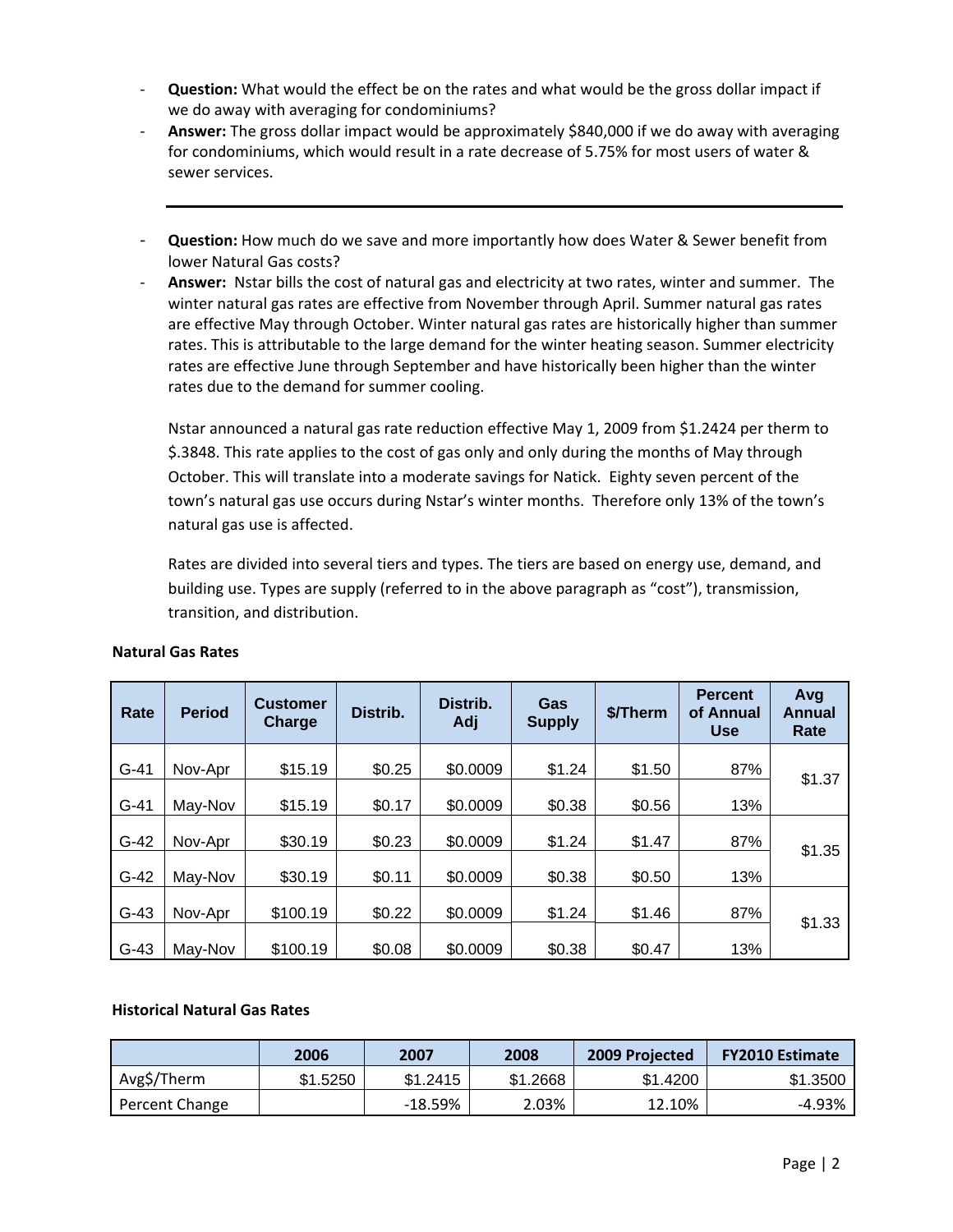The water and sewer division uses natural gas for heat of the water pump and treatment buildings and for emergency generators for both the sewer and water pump stations.

#### **Historical Electricity Rates**

|                | 2006     | 2007     | 2008     | 2009<br><b>Projected</b> | <b>FY2010</b><br><b>Estimate</b> |
|----------------|----------|----------|----------|--------------------------|----------------------------------|
| Avg\$/kW       | \$0.1192 | \$0.1219 | \$0.1345 | \$0.1558                 | \$0.1792                         |
| Percent Change |          | 2.29%    | 10.34%   | 15.82%                   | 15.00%                           |

The water and sewer division uses electricity for lighting and energy for water pumps, treatment buildings, and the sewer pump stations. The town has two water storage reservoirs, 10 wells each with a pump, 34 sewer pumping stations each with two pumps.

#### **Historical Water and Sewer Utility Costs and FY2010 Estimates**

|                 | 2006         | 2007         | 2008         | 2009<br>Projected | <b>FY2010</b><br><b>Estimate</b> |
|-----------------|--------------|--------------|--------------|-------------------|----------------------------------|
| Sewer Utilities | \$85,745.38  | \$83,617.48  | \$86,562.10  | \$126,332.33      | \$137,000.00                     |
| Water Utilities | \$377,846.54 | \$381,631.13 | \$372,526.97 | \$526,922.00      | \$570,000.00                     |
| Total           | \$463,591.92 | \$465,248.61 | \$459,089.07 | \$653,254.33      | \$707,000.00                     |

We reviewed our utility accounts after the Nstar rate announcement and recommended a reduction of \$30,000 from the water utility line item. Note that we also reduced the original request on the town utility line item by \$49,500.

Utility (Natural Gas, Electricity, Unleaded Fuel, Diesel Fuel, and Heating Oil) budgeting is very difficult. Rates and prices fluctuate dramatically over any given year and from year to year. Energy use also fluctuates from year to year. Use is primary driven by weather conditions. Heavy snow fall increases fuel use. A dry summer increases the amount of water pumped. Cold or hot weather increases gas and electrical use.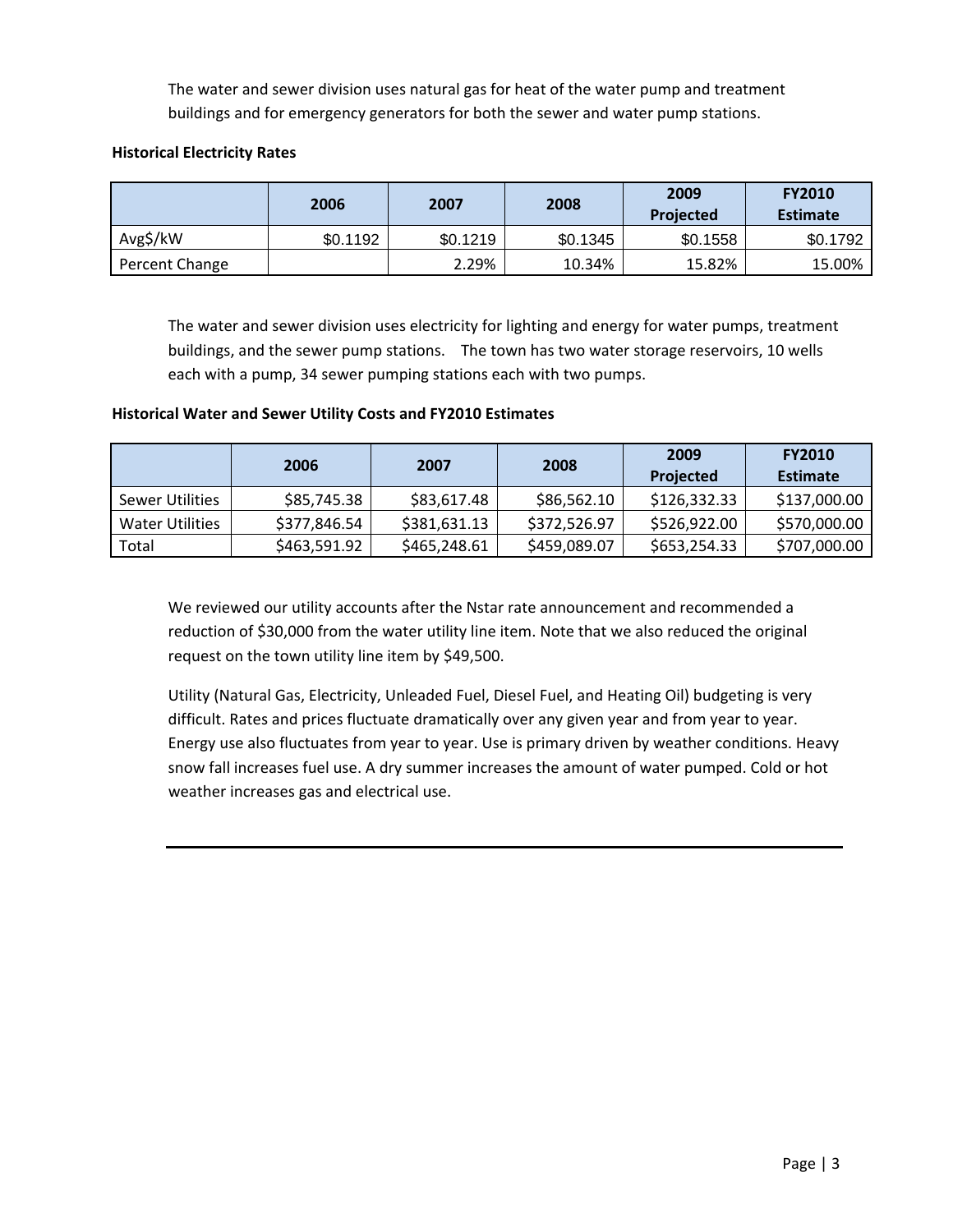- ‐ **Question:** What about other new fees, i.e. New Framingham Fire Protection Line fees?
- ‐ **Answer:** Staff is still investigating the different types of fees which can be charged regarding Fire protection Fees. We were able to find out exactly what Framingham charges for their new Fire Protection Line Fees. That is provided below.

| Size (inches) | <b>Current Rate</b> |
|---------------|---------------------|
| 1.5" and less | \$22.66             |
| 2"            | \$48.29             |
| 2.5"          | \$86.84             |
| 3"            | \$140.26            |
| 4"            | \$298.91            |
| 6"            | \$868.27            |
| 8"            | \$1,850.31          |
| 10"           | \$3,327.50          |
|               | \$5,374.83          |

### **Framingham Fire Pipe Service Fees**

- ‐ **Question:** Who are the big water users in Natick?
- ‐ **Answer:** The chart below shows the top 25 water users in Natick as of the last reading for FY 2009.

| Rank | <b>Type of Entity</b>    | Use (HCF) | <b>Percent of Total</b><br><b>Town Use</b> | <b>Rank</b> | <b>Type of Entity</b>    | Use (HCF) | <b>Percent of Total</b><br><b>Town Use</b> |
|------|--------------------------|-----------|--------------------------------------------|-------------|--------------------------|-----------|--------------------------------------------|
| 1    | Commerical - Retail      | 39,509    | 2.80%                                      | 14          | Commercial - Lodging     | 7,317     | 0.52%                                      |
| 2    | Residential - Multi-Unit | 36,328    | 2.58%                                      | 15          | Residential - Multi-Unit | 6,663     | 0.47%                                      |
| 3    | Residential - Multi-Unit | 19,850    | 1.41%                                      | 16          | Government (Local)       | 6,620     | 0.47%                                      |
| 4    | Residential - Multi-Unit | 19,834    | 1.41%                                      | 17          | Office                   | 6,442     | 0.46%                                      |
| 5    | Government (Federal)     | 12,924    | 0.92%                                      | 18          | Commercial - Lodging     | 6,065     | 0.43%                                      |
| 6    | Commercial - Lodging     | 12,114    | 0.86%                                      | 19          | Commerical - Retail      | 5,447     | 0.39%                                      |
| 7    | Residential - Multi-Unit | 11,906    | 0.84%                                      | 20          | Office                   | 5,205     | 0.37%                                      |
| 8    | Office                   | 10,669    | 0.76%                                      | 21          | Residential - Multi-Unit | 4,981     | 0.35%                                      |
| 9    | Office                   | 10,106    | 0.72%                                      | 22          | Government (Local)       | 4,726     | 0.34%                                      |
| 10   | Government (Federal)     | 9,152     | 0.65%                                      | 23          | Commercial               | 4,401     | 0.31%                                      |
| 11   | Office                   | 8,612     | 0.61%                                      | 24          | Commerical - Retail      | 4,348     | 0.31%                                      |
| 12   | Residential - Multi-Unit | 8,425     | 0.60%                                      | 25          | Residential - Multi-Unit | 4,284     | 0.30%                                      |
| 13   | Residential - Multi-Unit | 7,345     | 0.52%                                      |             |                          |           |                                            |
|      |                          |           |                                            |             | Top 25 Total             | 273,273   | 19.39%                                     |
|      |                          |           |                                            |             | Town Total               | 1,409,444 | 100.00%                                    |

- ‐ **Question**: How do we distinguish between a condominium and an apartment legally other than through the assessment process? Are they really so different?
- ‐ **Answer**: Staff has posed that question to Town Counsel and is awaiting a response. We will provide it to you at your meeting of June  $1<sup>st</sup>$ .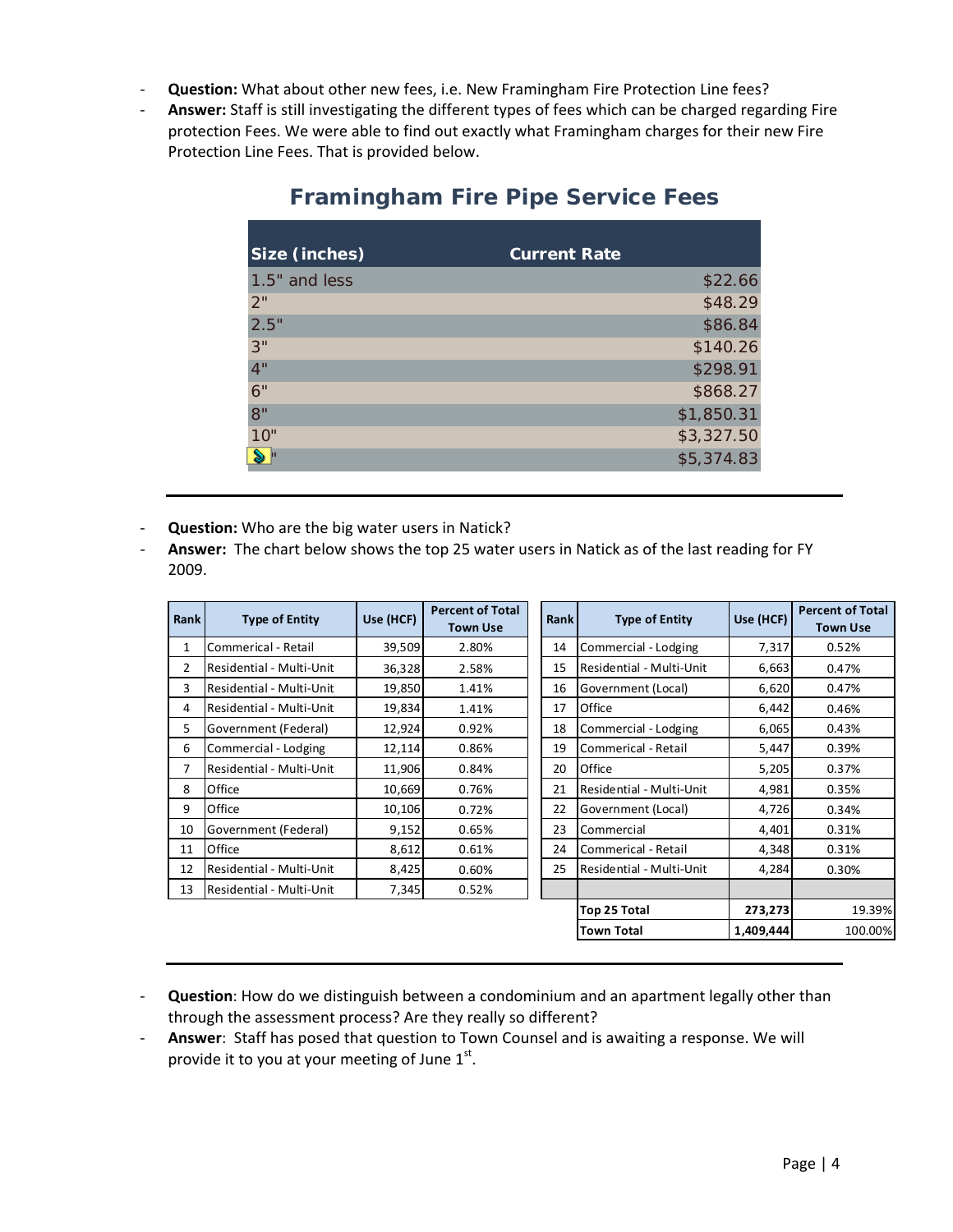### **Correspondence:**

Item 1: Letter from Pasquale Franchi to Martha White dated December 3, 2008.

Item 2: Electronic Correspondence from John Magee to Michael Walters Young dated March 18, 2009.

Item 3: Letter from Bob Coates to Martha White dated May 13, 2009.

Item 4: Water and Sewer Enterprise Analysis and Comments from John Magee to Selectmen dated May 15, 2009.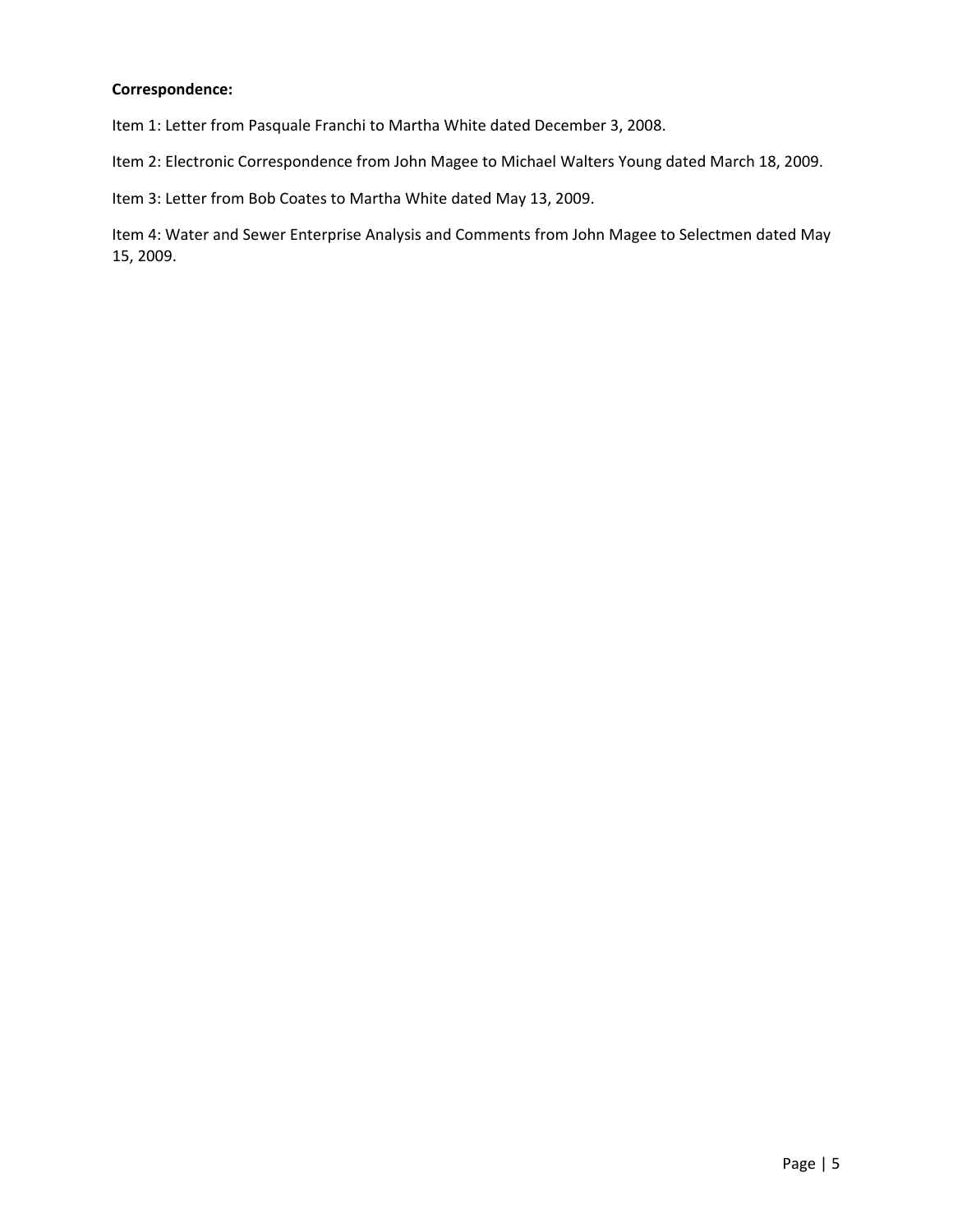### PASQUALE FRANCHI

182 WEST CENTRAL STREET #303 NATICK, MASSACHUSETTS 01760

TELEPHONE [508] 650-4900 FACSIMilE [508] 651-0845

 $7$  tem  $7$ 

**REGER** 

DEC - 5 2008

December 3, 2008

Martha L. White, Town Aci 13 East Central Street Natick, MA 01760

RE: Water/Sewer Rates

Dear Ms. White: SOMETHER SOMETHER SOMETHER SOMETHER SOMETHER SOMETHER NATICK, MA

I am writing to voice my extreme disappointment in the town's decision to exclude residential apartment complexes from the cost averaging decision reached with regard to condominium units in the town, and to again request an appeal of this decision.

As the owner of Kendall Crossing Apartments, we were part of the appeal submitted by the condominiums (Natick Green, Deerfield Forest, Natick Village), claiming that the proposed water/sewer rates for FY2009 were unfair. While the condominiums were granted their appeal, we were not.

In reviewing the reasoning for this decision, as stated in your June 2, 2008 memorandum, I find the argument for your decision without merit. To say that averaging the cost for apartment complexes adds extraordinary complexity for your staff, but that averaging the cost for condominiums does not overly tax your staff, does not make sense. If we have an apartment complex with 354 units and 1 master meter, how difficult is it to divide that invoice by 354?

If your current software system cannot handle the cost averaging for multi-unit dwellings, then perhaps the town should wait to implement such a change until they have the upgraded software to handle such a change. Kendall Crossing should not be penalized because of the town's lack of appropriate technology, nor should our tenants be discriminated against with a higher rate than their neighbors. To say that a change might be considered in future years is vague and unacceptable.

I therefore request that the town reconsider this unfair and discriminatory decision. Should you feel a meeting is necessary, please so advise. If I don't hear from you within 15 days, I will turn this matter over to our attorney as I feel it is very unfair to our tenants.

Sincerely,

./-- '":.~~=:> *J""'-'."---e;;..*--(~

Pasquale Franchi

PF/smw

Compa<br>Michael<br>Mo to Donner<br>G correspondence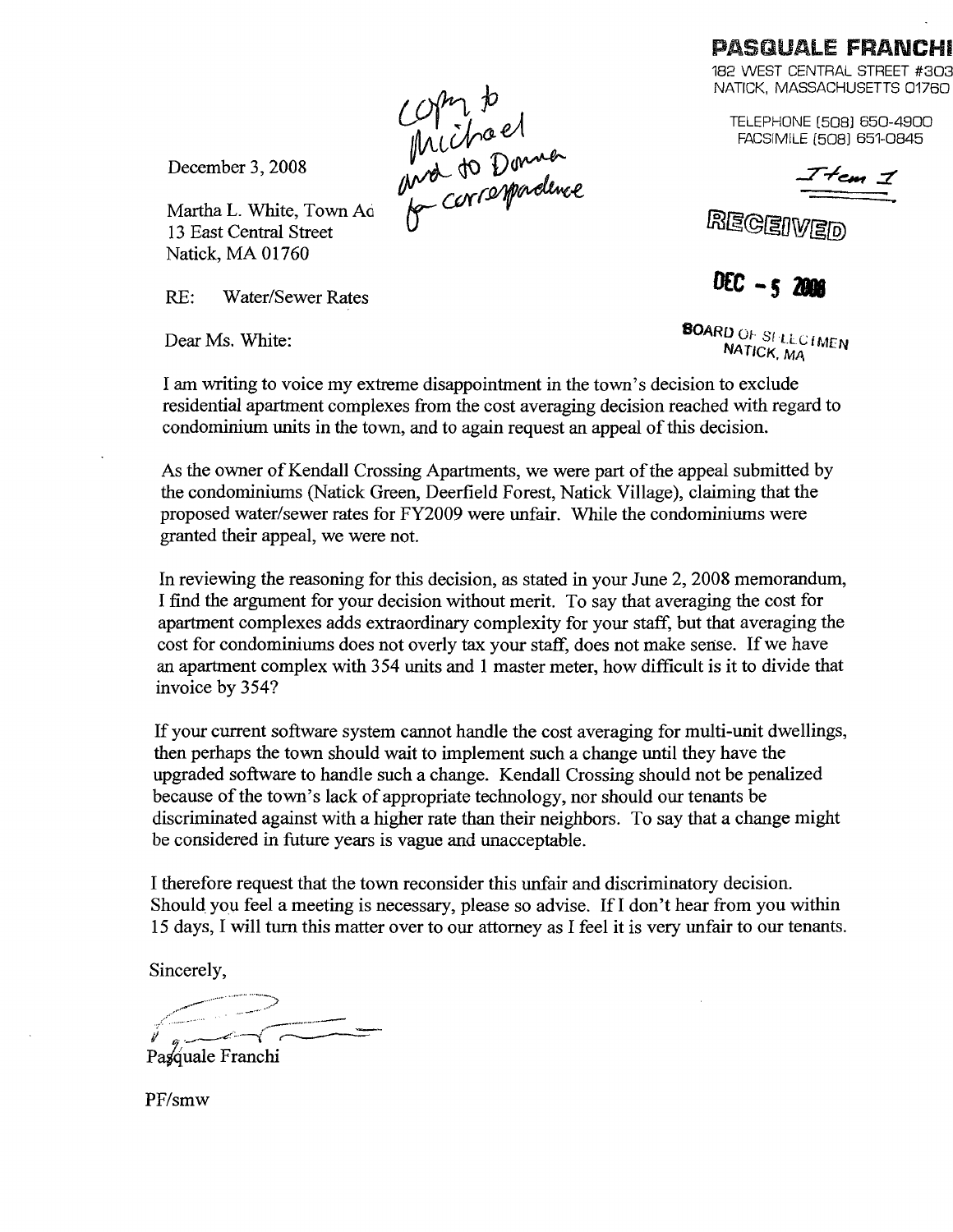### Walters Young, Michael

From: John Magee [mageejo@cs.bu.edu]<br>
Sent: Vednesday, March 18, 2009 3:47 P Sent: Wednesday, March 18, 2009 3:47 PM<br>To: Walters Young, Michael To: Walters Young, Michael<br>
Subject: RE: Water and Sewer Ad RE: Water and Sewer Administrative Fee

Michael,

Thank you for writing back. I researched this a bit further by obtaining a DVD of the 6/16/08 meeting from Pegasus. Here is a transcript of the question that reflects the actual statement as accurately as possible:

Time on DVD: Title 1 - 02:26:30

Mr. Ciccariello: In the case of the condominiums, there was a discussion, there's approximately 4000 condominium units? That number came out.

I tem é

Mr. Walters Young: I don't remember the exact amount.

Mr. Ciccariello: I'm sorry, no, it was 1000, I apologize. I think it was between 1000 and 1200. And if we bill the condominium assocation, four bills, at \$5, thats \$20. If we bill the 1000 or 1200 units (unclear - per bill), it's \$5 times 12 times 4, that's \$20 versus over \$20,000. What is the administration proposing to do?

Mr. Walters Young: The administration's initial proposal, was to do individual bills for every unit. Administration's current proposal is to maintain the current system, but average that mass bill, so not capture the potential revenue, if you will, of sending out indivdual bills to every Natick taxpayer, because the revenue generated from administrative service fees on every bill to every condominium is likely immediately going to be offset by the amount of staff time which is lost in producing indivdual bills for every condominium unit.

So, what we would propose doing currently, is to, or for the future starting July 1st, will be to do the averaging: take the read off the master meter, take a look at the property, divide by the number of units, average that one bill, multiply it back by that number of units, so you get the average read, and then send out one bill back to the condominium associations, thus the legwork and paperwork of splitting those bills remains as currently is done in the realm of the associations.

This is not ambiguous at all. It clearly states that the intention is to charge the service fee on a per bill basis and not on a per dwelling unit basis. Two main points that highlight this:

"so not capture the potential revenue" - The original question was if the town was going to capture this revenue by including the charge on a per dwelling unit basis. The answer is no.

"would likely going to be immediately offset by the amount of staff time which is lost in producing individual bills" This statement, along with other comments in the meeting, directly affiliate the Administrative Service Fee with the creation of bills. This goes to my argument below that the fee is intended to cover meter reading, billing, and collection, and that averaging of condominium units will still involve one meter - A single meter needs to be maintained and read - A single bill is generated for that meter. - A single payment is collected and processed. I understand that considerable staff time has gone into manually calculating these bills so far, but once the system is automated it should not take (no. of units) times (time and effort to create a bill), and thus there is no justification for multiplying this fee times the number of dwelling units.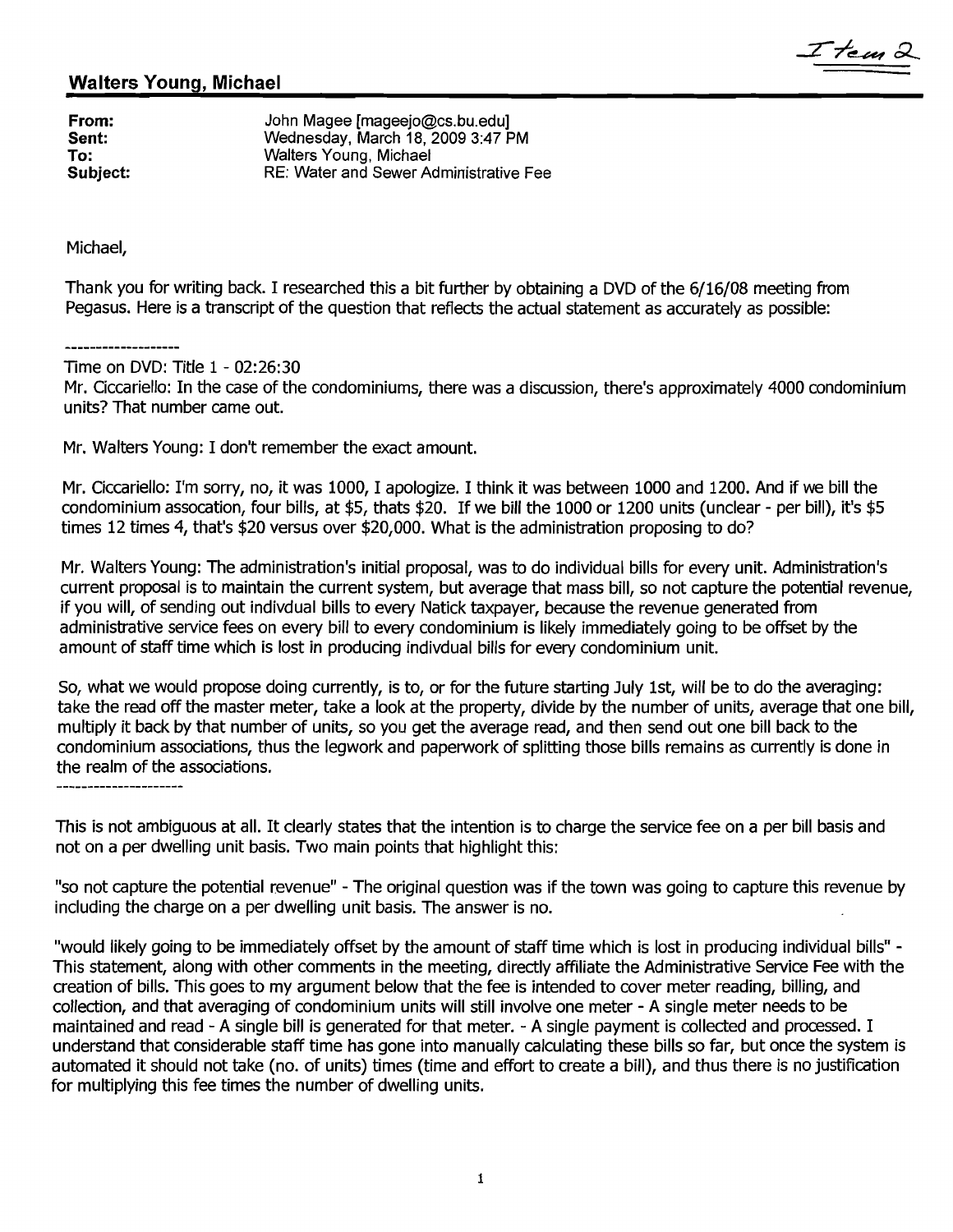In all honesty, I'm more bothered by the process of what has happened than the actual fee itself. I think the should expect a level of transparency in that what is stated to happen is what actually happens. When the Selectmen voted to implement this system, they were told the above and so in my opinion their vote included the directions that was included in clarification questions. I'm not accusing anybody of maliciously doing anything in an attempt to capture this revenue, as you said, the minutes themselves were ambiguous. But ambiguous minutes really can't be an excuse for changing course on something behind the scenes. This probably really a symptom of unintentional miscommunication of policy, and partly the length of time it takes to prepare meeting minutes - since the billing department had to begin implementing the policy before minutes were available.

I hope that this can clarify the policy as stated in the 6/16/08 meeting and as voted by the Board of Selectmen. I believe the current policy is "one fee per bill" and I hope the appropriate fixes can be made to be in line with the policy.

Thank you, -John

On Mon, 16 Mar 2009, Walters Young, Michael wrote:

> John,

>

- > Thanks for the e-mail. This was a point of ambiguity during the
- > conversations before the final approval of the rates with averaging in
- > June 2008. Our review of the minutes leads us to believe that no
- > conclusive direction was given by the Board of Selectmen on the point
- > of the Administrative Service Fee application to individual condominiums.
- > Given that there was no explicit direction, the Finance Department
- > interpreted the direction of the Board to implement averaging under
- > the same principle as stated in the memorandum treat each
- > condominium like a single-family home. That meant averaging the
- > condominium meter read by the total number of dwelling units contained
- > in each building the meter serves, and that means that each unit
- > should receive an administrative service fee for each bill.
- >

> My understanding from the Finance Director is that each meter which

> reads a condominium bUilding is read, averaged, a fee is added for

- > each unit, and then that appropriately averaged bill is sent to the
- > condominium association. Mr. Palmer is Cc'd on this e-mail to correct
- > me if I am wrong.

>

- > The comments in the memorandum have been reviewed by the Water/Sewer
- > Rate Subcommittee (Attachment A of Item Sa). Each board member should
- > be available tonight for comment and/or reaction.

>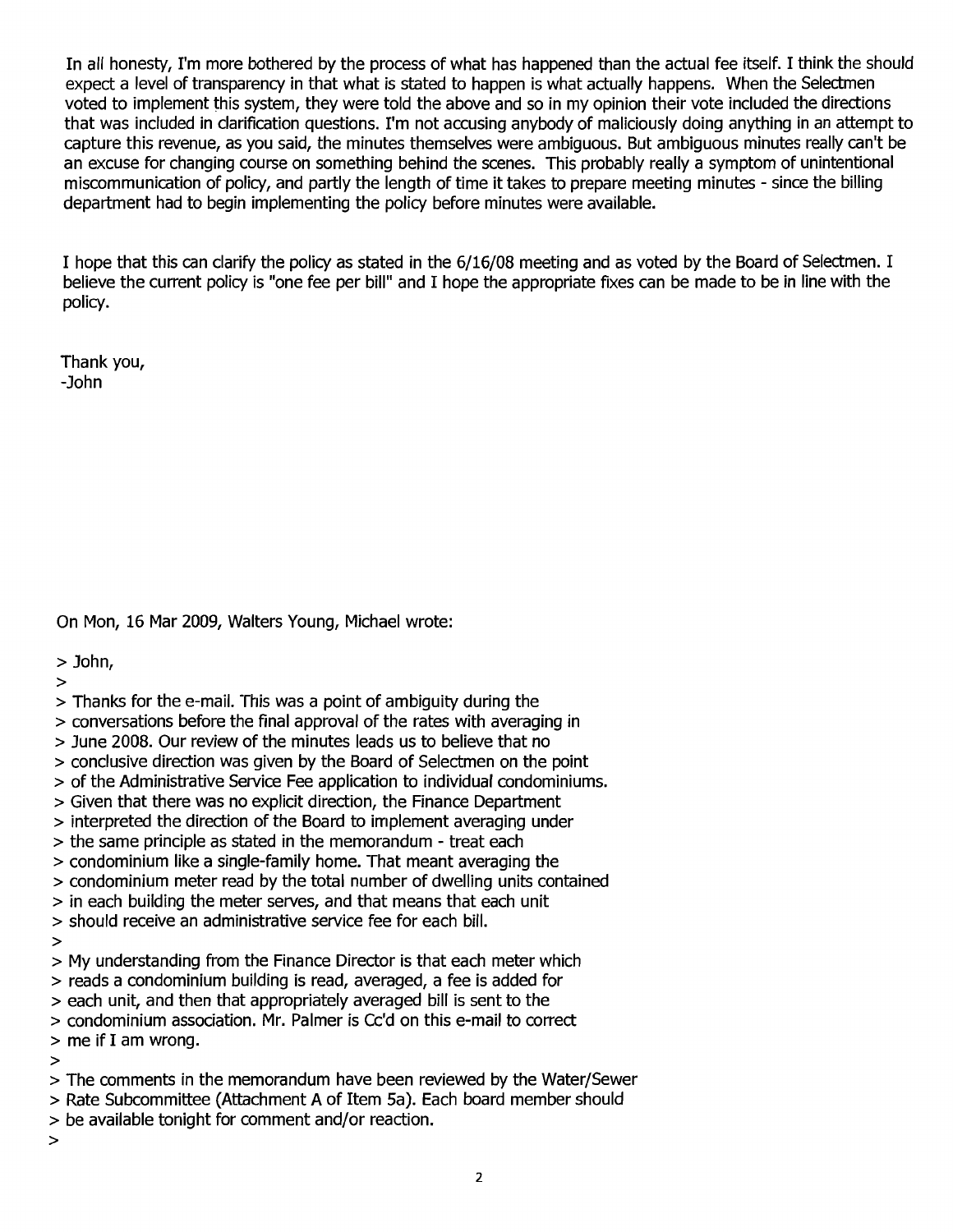> Thanks for your continued interest and let me know if you have any

> more questions.

> > Thanks. > > Michael > > Michael Walters Young > Deputy Town Administrator > Town of Natick, MA > Phone: (508) 647-6404 > Cell: (508) 857-7722 > Fax: (508) 647-6401 > E-mail: myoung@natickma.org > Web: www.natickma.org > > > > > > > > -----Original Message---- > From: John Magee [mailto:mageejo@cs.bu.edu] > Sent: Monday, March 16, 2009 2: 13 PM > To: Walters Young, Michael > Subject: > > > Hi Michael, > > >From the memos online, it looks like you are heading up the water and > sewer budget again. I do have one question/concern that maybe you can > start looking into. I also sent substantially the same email to Josh > Ostroff earlier but I wanted to you to be able to answer if I bring it > up tonight. > > > > Our condo association has been having some back and forth with the > Water and Sewer billing. One of the issues is the administrative service fee. > If > I recall correctly, this fee is supposed to be charged \$5 per bill, > and not \$5 per dwelling unit. There is some discussion in the June 16, > 2008 minutes but it's kind of ambiguous. One of the other members of > the board asked if they could charge the \$5 per dwelling but the > reasons for charging one per bill were something along these lines: > > -The fee is intended to cover meter reading, billing, and collection. > -Averaging of condominium units will still involve one meter. > -A single meter needs to be maintained and read.

- > -A single bill is generated for that meter.
- > -A single payment is collected and processed.

>

> In talking with our condominium management, it seems that the Natick

 $\tilde{\mathcal{L}}$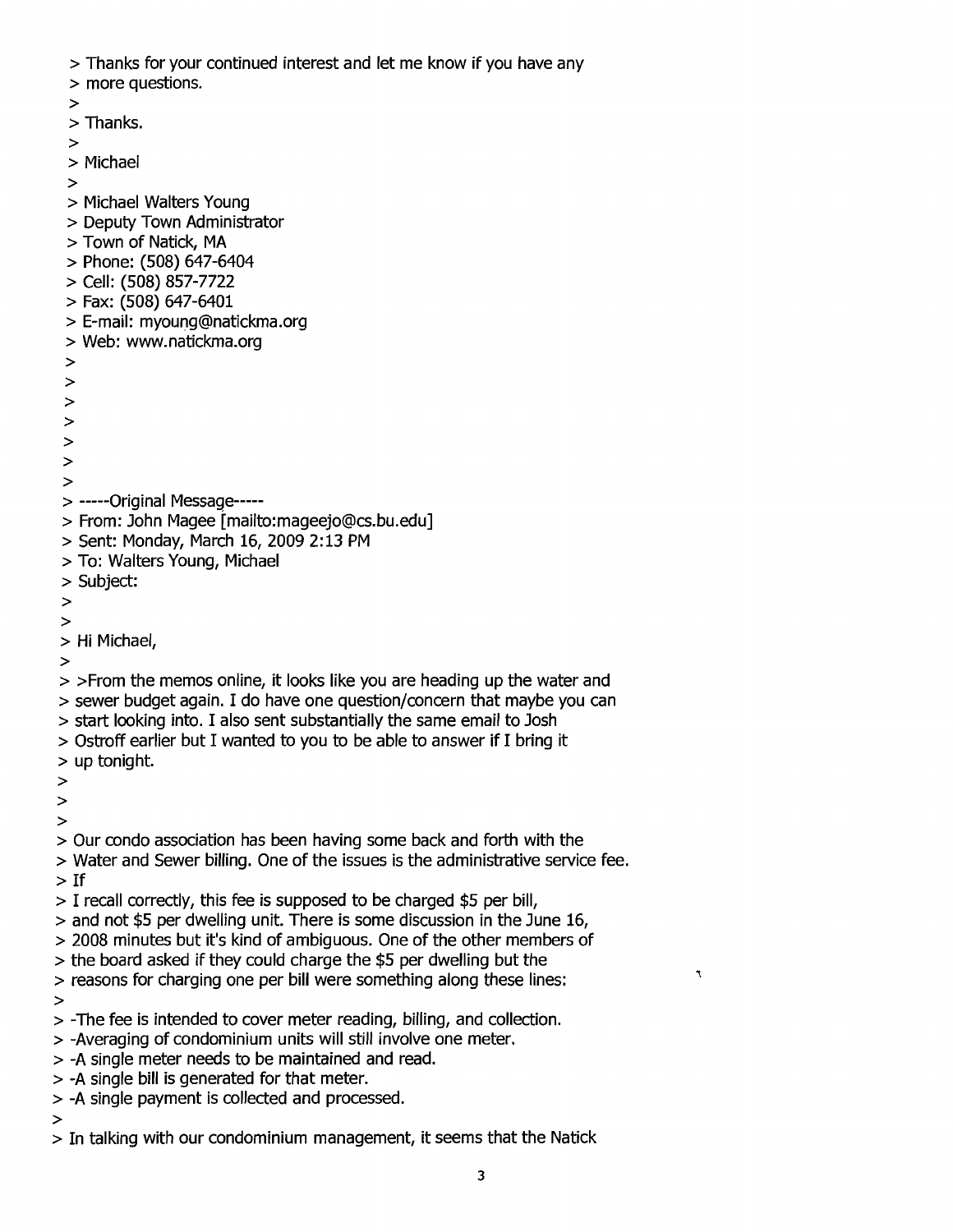- > Water billing department is under the impression that they should be
- > charging
- $> $5$
- > per dwelling unit. I don't believe this is what was intended by the > board.

>

- > I noticed this question in the memo to the board for this Monday's > meeting:
- > -----
- > "Can the administrative service fee be billed for each meter for an
- > averaged bill rather than one administrative service fee for each unit? >
- > Answer: Staff has administered averaging on one basic principle:
- > equity to all. Condominium units have received one average bill per
- > unit and thus one admin. service fee per bill, just like a single > family homeowner.
- > This follows internal policies developed by the Finance Department."  $>$  ------

>

- > The above statement is not entirely accurate. The condominium
- > association receives one bill per meter and not one bill per dwelling
- > unit. One service fee per bill would be consistent with the policy.
- > >
- > I'm also planning to attend the Selectmen's meeting tonight.
- >
- > Thanks,
- > -John Magee
- >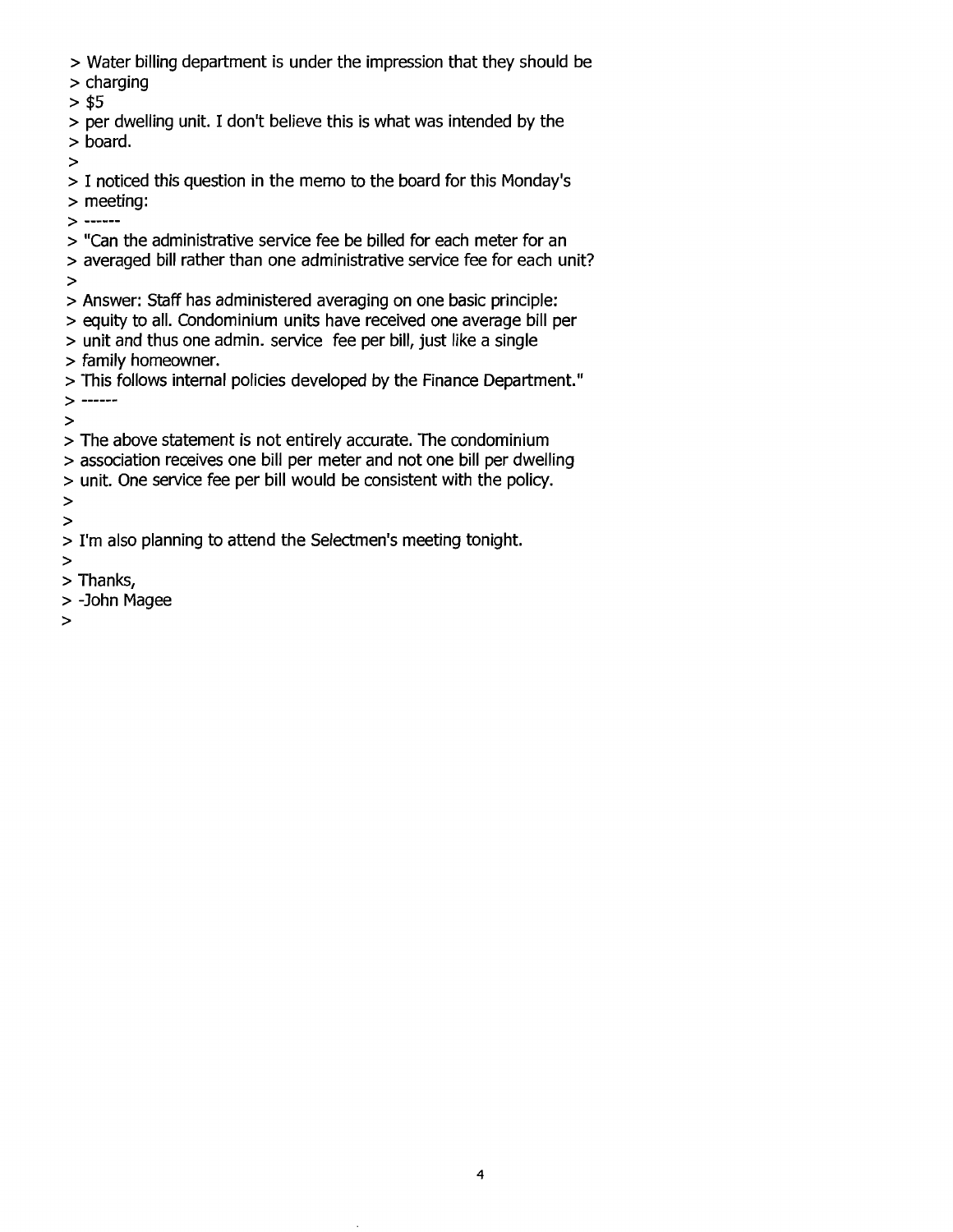4 Meadowbrook Road Dover, MA 02030 14 May 2009

I tem 3

Dear Ms. White:

At the end of Mr. Zockoff's (GRRT) speaking to the Selectmen (5/4/09 BoS meeting) on the premium paid by Dover users there was some discussion of his figures with regard to how much more out-of-toWn users were paying for water. I wanted to take this opportunity to clarify a couple of points so that the Selectmen would have all the numbers.

An "average" Natick user (26 HCF/Qtr) would pay \$60.30 for the water portion of their bill.  $(\$5.00 (Admin) + 10 \times \$1.38/HCF + 10 \times \$2.20/HCF + 6 \times \$3.25/HCF = \$60.30)$ 

For the two Dover systems the cost would be approx.  $$130.00$  (26 x  $$5.00/HCF$ ). Because of the single master meter we move into the top tier after only a few days into each quarter. We are effectively already paying a flat rate  $-$  and it's the highest tier of the Water Only Multi Unit.

So, in this case a Dover user is paying 2.2 times as much as a Natick user. (\$130.00 vs. \$60.30)

But let's look at the case of someone living alone who uses 82 gallons per day. This would work out to 10 HCF/Otr and be billed at \$18.80 (\$5.00 (Admin) + 10 x \$1.38/HCF) in Natick.

A Dover user (who is behind a master meter) who consumes the same amount is billed at the highest tier no matter how little water he uses. So for that same 82 GPD his bill would be  $$50.00$  (10 x  $$5.00/HCF$ ).

In this case the Dover user is paying 2.7 times as much as a Natick user. (\$50.00 vs. \$18.80).

These numbers are in line with what Mr. Zockoff presented. They do not reflect the additional charges borne by out-of-town users which include taxes, insurance and maintenance of our own infrastructure.

In a recent comparison of water rates for selected towns in the area Natick's charges for the average 26 HCF user were the lowest. This is in part due to the high rates paid by apartments and out-of-town users which are effectively subsidizing the rest of the town.

Sincerely,

Robert E. Coates

Robert E. Coates, Trustee Meadowbrook Water Trust Dover, MA 02030

cc: Natick Board of Selectmen Michael Walters Young MWT Trustees R. Zockoff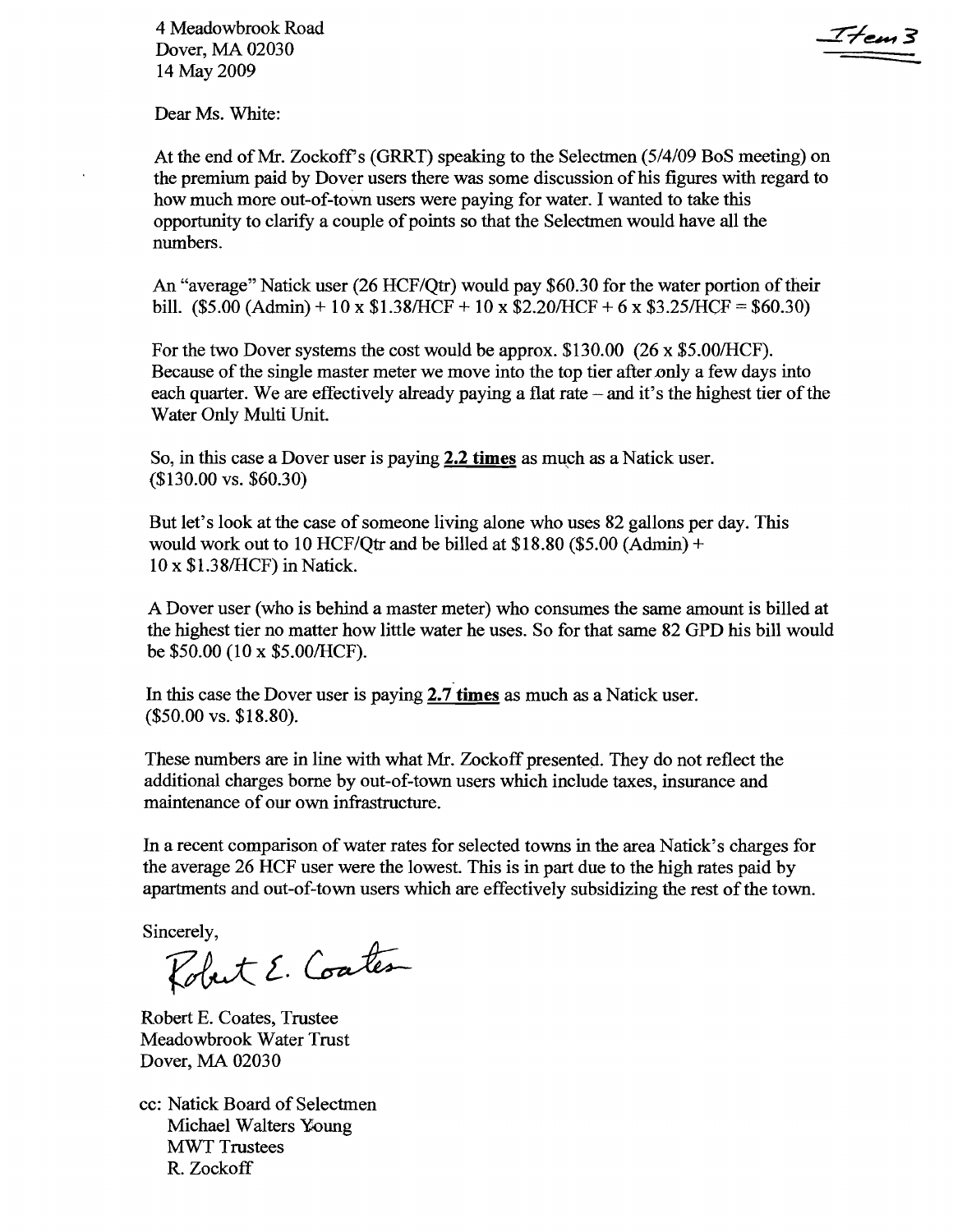# **Water and Sewer Enterprise Analysis and Comments for the Town** of Natick, **MA**

I tem 4

Prepared by John Magee May 15,2009

Dear Natick Board of Selectmen and Town Administration:

The Town of Natick faces many challenges regarding the Water and Sewer enterprise fund. There are many differences ofopinions in the direction of budgeting and rate setting. As part of the rate setting public hearings, a large amount of information has been made available to the board and the public. However, there is still more information that could be useful in making your decisions.

I offer this document containing analysis and comments with the hope that it will aid you in rate setting and future budgeting for the Water and Sewer enterprise fund. The purpose ofthis document is threefold: first, to provide you with a comparative analysis of rate structures with several neighboring communities; second, to inform you of information that has otherwise not been made previous available; and third, to provide analysis and opinions on the direction of rates and budgets.

Sincerely,

John Magee Town Meeting Member, Precinct 1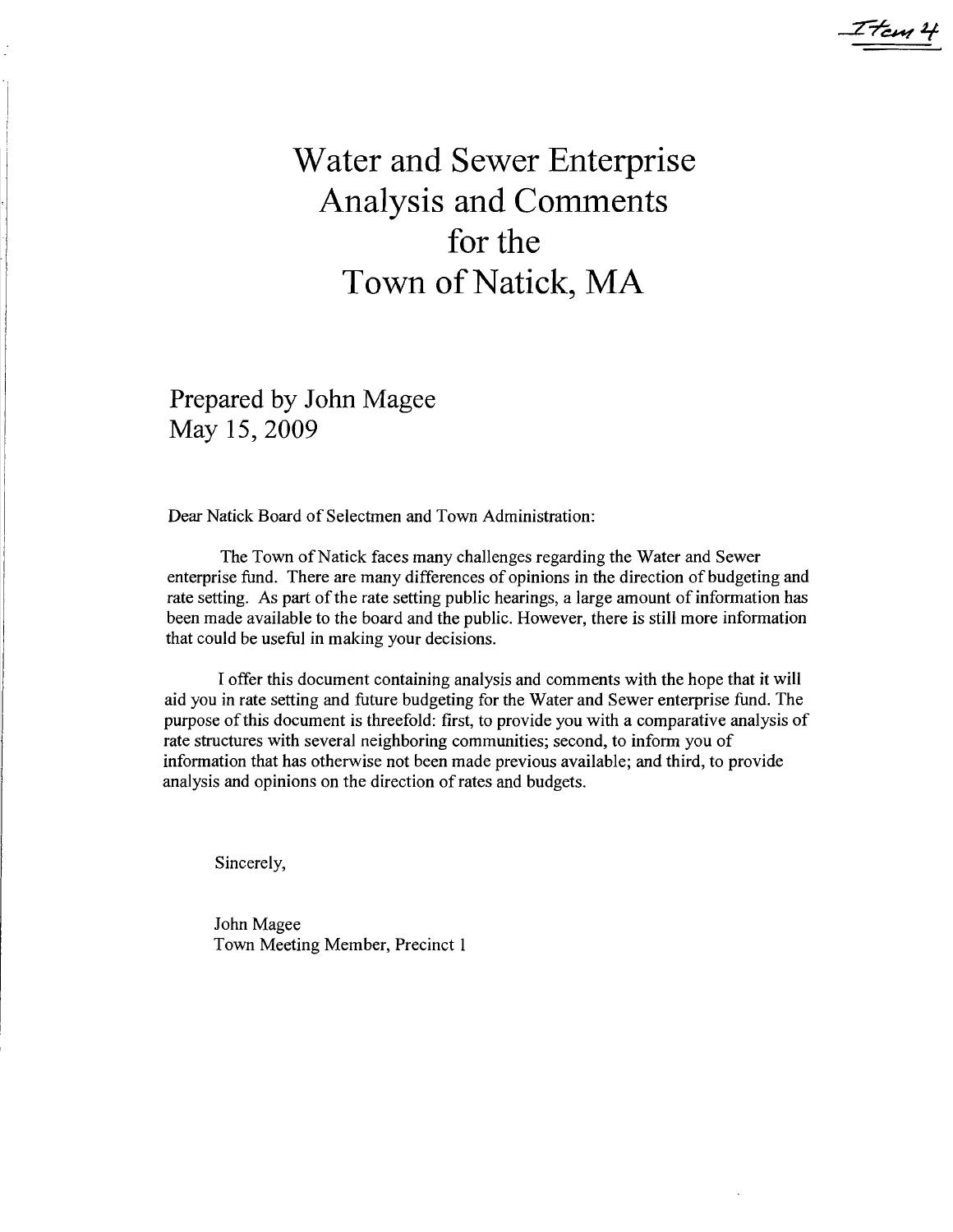## Contents:

- Forward
- Rate Comparison
- Averaging for All Master Meters
- Budgeting and Long-Term Planning
- \$5 per Meter Fee Issues
- Attachments

## Forward

In the Spring of 2008, the Water and Sewer Enterprise fund was faced with the need to raise revenue by approximately 23%. At the same time, Condominium owners asked for relief of high rates charged due to "mater meters". The Town Administration provided a great deal of information to the public and to the board as part of the rate setting process. The administration prepared three rate proposals and also included a proposal for "modified averaging" of condominium properties to address the rate inequity. A \$5 per bill administrative service fee replaced previous practice of a minimum bill.

This information is available in the memo: "Final FY 2009 Rate Recommendations for Water/Sewer" dated June 2, 2008.

The three options proposed were:

Option 1: Shift to Higher Tiers Option 2: Leveling of Tiers Option 3: Increase on All Tiers

Option 1 essentially held harmless low and average residential water users while substantially increasing high water users. Option 2 raised rates mostly at the low and high end, and left average users with a modest increase. Option 3 attempted to hold most users to the average rate of increase.

The administration recommended option 3. The board eventually selected option 1. The board also implemented the averaging calculation for condominiums in Natick. The rate option selected shielded most residential users from rate increases, but saddled large water users with increases approaching 50%.

One of the reasons stated for choosing option 1 was that residents may blame the condo averaging for their rate increases if option 3 was chosen. However, as noted in the June 2, 2008 memo, the re-allocation of revenue required was approximately \$850,000 for option 1, but only \$450,000 for option 3.

Magee - Water  $\&$  Sewer Analysis and Comments Page 2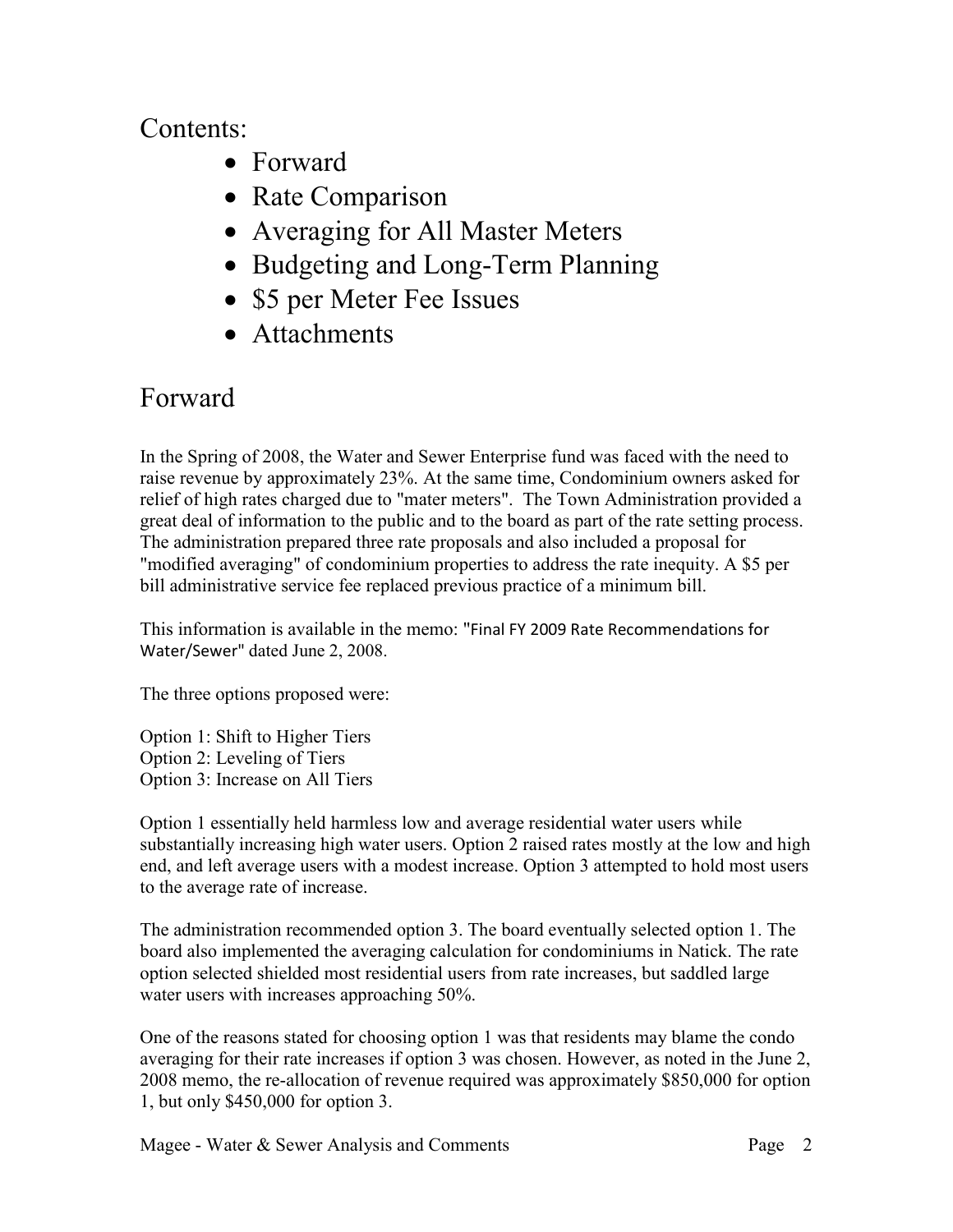The goal of protecting homeowners is good, but the resulting option decision had unintended negative consequences. The remaining large water users were faced with huge increases in their bills. This included apartments, Laundromats, and out-of-town customers on master meters.

These customers are now asking for relief from the current situation. One question that should be answered is:

### **Question: Who are the large water users in town?**

The situation with large water users being charged higher rates is due to greatly inclining rate tiers. If the rates were flat or nearly flat, there would be no need to average mastermeter customers as everybody would be paying the same rate. A comparative analysis of rates in neighboring towns can give some insights on Natick's current situation.

## **Rate Comparison**

One quick way to compare rates is to calculate a "steepness factor". This is the multiplier between the lowest rate and the highest rate in an inclining rate structure. For example, if the highest rate was three times the lowest rate, the steepness factor would be 3. A flat rate would be 1. Natick's combined W&S costs \$5.23/hcf at the lowest tier and \$16.40/hcf at the highest tier. The calculation is then  $16.40/5.23 = 3.14$  meaning the highest tier pays approximately three times the lowest tier.

|     | <b>Natick</b> | Arlington | <b>Brookline</b> | Concord<br>#    | Dedham<br>Westwood | Framing-<br>ham | Needham | Newton | Worcester | Wellesley<br>#  |
|-----|---------------|-----------|------------------|-----------------|--------------------|-----------------|---------|--------|-----------|-----------------|
| W   | 3.62          | 1.47      |                  | 2.39 s<br>l w   | 2.14               | 1.80            | 1.76    | 1.44   |           | 3.09 s<br>1 w   |
| S   | 2.96          | 1.99      |                  |                 |                    | 2.81            | 1.26    | 1.44   |           |                 |
| W&S | 3.14          | 1.74      |                  | $1.45$ s<br>l w |                    | 2.29            | 1.38    | 1.44   |           | $1.65$ s<br>l w |

### **Table 1: Steepness Factor**

# Summer (s) rates for Concord and Wellesley. Winter rates are flat at the lowest tier (w).

In Table 1, Natick has the highest multiplier between the lowest and highest tiers. Most of the towns in the comparison are chosen because they were also used to compare other fees in the Fee Revenue Study by Donald I Jacobs Consulting received October 6, 2008.

The following table compares the same towns for some example quarterly usage. Data from rates is attached at the end.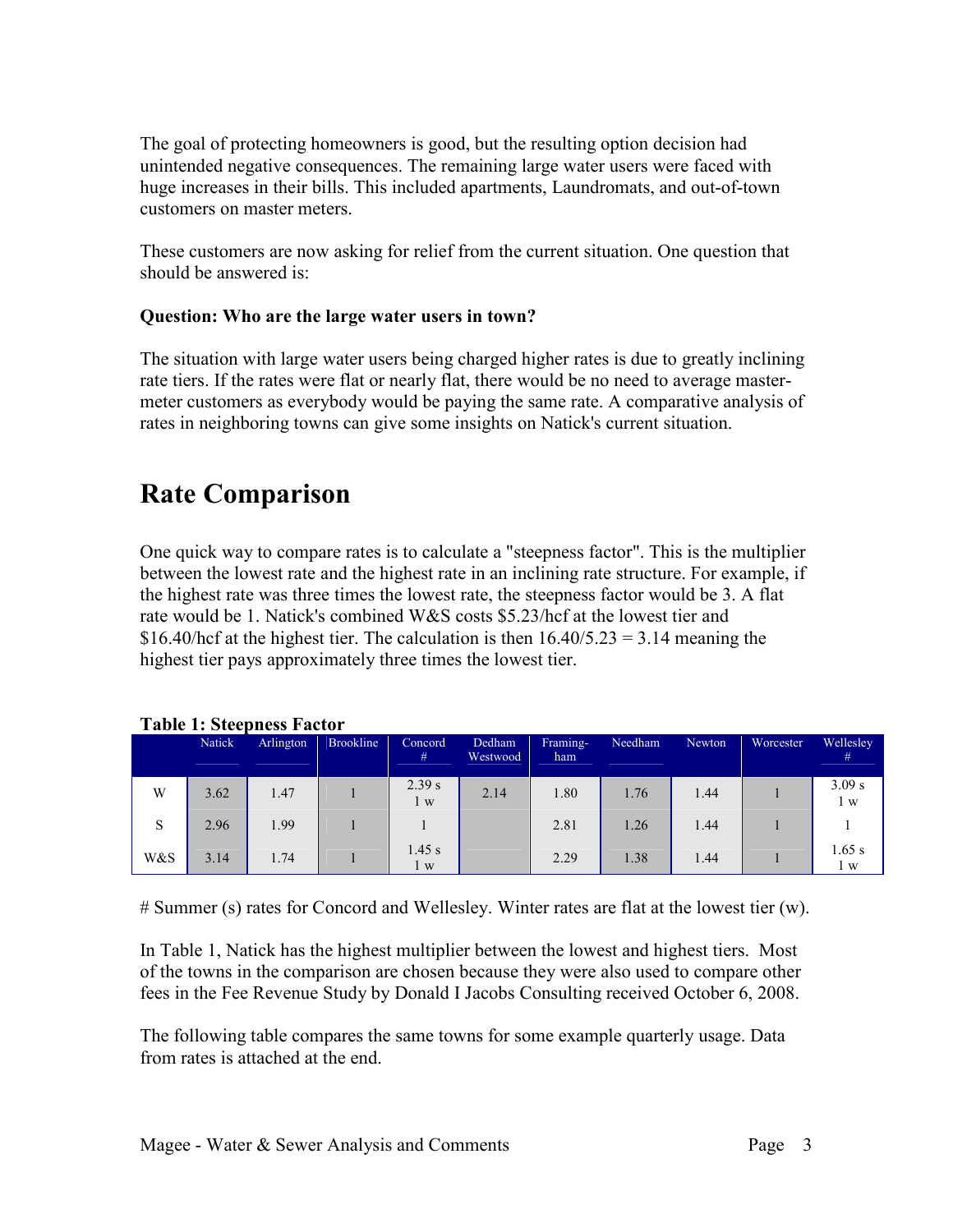# Quarterly Usage Cost Comparison

|      |                | Natick<br>$\ast$ | Arlington | <b>Brookline</b> | Concord<br>$\#$         | Dedham<br>Westwood | Framing-<br>ham | Needham<br>$\ast$ | Newton   | Worcester | Wellesley<br>#          |
|------|----------------|------------------|-----------|------------------|-------------------------|--------------------|-----------------|-------------------|----------|-----------|-------------------------|
|      | $\mathbf{W}$   | 11.90            | 20.27     | 22.75            | 17.20                   | 29.61              | 19.05           | 27.50             | 20.75    | 14.20     | 14.50                   |
| 5    | S              | 19.25            | 16.95     | 29.75            | 36.05                   |                    | 17.50           | 38.50             | 29.05    | 21.35     | 32.5                    |
|      | W&S            | 31.15            | 37.21     | 52.50            | 53.25                   |                    | 36.55           | 66.00             | 49.80    | 35.55     | 47.00                   |
|      | W              | 23.20            | 42.74     | 54.60            | 41.28                   | 58.24              | 45.72           | 52.5              | 49.80    | 34.08     | 34.80                   |
| 12   | S              | 52.30            | 40.68     | 71.40            | 86.52                   |                    | 42.00           | 96.60             | 69.72    | 51.24     | 78.00                   |
|      | <b>W&amp;S</b> | 75.50            | 83.42     | 126.00           | 127.8                   |                    | 87.72           | 149.09            | 119.52   | 85.32     | 112.80                  |
|      | W              | 36.40            | 63.80     | 81.90            | 66.19                   | 82.78              | 70.92           | 75.00             | 74.70    | 51.12     | 52.20                   |
| 18   | S              | 93.70            | 61.02     | 107.10           | 129.78                  |                    | 63.36           | 147.00            | 104.58   | 76.85     | 117.00                  |
|      | W&S            | 130.10           | 124.82    | 189.00           | 195.97                  |                    | 134.28          | 222.00            | 179.28   | 127.98    | 169.20                  |
|      | W              | 60.30            | 87.68     | 118.30           | 116.52                  | 115.5              | 112.92          | 105.00            | 112.88   | 73.84     | 75.40                   |
| 26   | S              | 175.90           | 88.14     | 154.70           | 187.46                  |                    | 98.96           | 214.20            | 158.02   | 111.02    | 169.00                  |
|      | W&S            | 236.20           | 175.82    | 273.00           | 303.98                  |                    | 211.88          | 319.20            | 270.90   | 184.86    | 244.40                  |
|      | $\mathbf{W}$   | 105.80           | 128.40    | 182.00           | 220.18                  | 172.76             | 171.77          | 160.75            | 182.40   | 113.60    | 126.04                  |
| 40   | S              | 335.50           | 135.60    | 238.00           | 288.40                  |                    | 156.89          | 338.95            | 255.60   | 170.80    | 260.00                  |
|      | W&S            | 441.30           | 264.00    | 420.00           | 508.58                  |                    | 328.66          | 499.70            | 438.00   | 284.40    | 386.04                  |
|      | W              | 405.80           | 397.00    | 455.00           | 714.58 s<br>344.00 w    | 599.48             | 506.87          | 423.95            | 511.20   | 284.00    | 664.24 s<br>290.00 w    |
| 100  | S              | 1019.50          | 339.00    | 595.00           | 721.00                  |                    | 542.12          | 919.90            | 715.50   | 427.00    | 650.00                  |
|      | W&S            | 1425.30          | 736.00    | 1050.00          | 1435.58 s<br>1065.00 w  |                    | 1048.99         | 1343.85           | 1226.70  | 711.00    | 1314.24 s<br>940.00 w   |
|      | W              | 4905.80          | 4658.22   | 4550.00          | 8130.58 s<br>3440.00 w  | 8492.48            | 5959.37         | 4383.95           | 5893.20  | 2840.00   | 8737.24 s<br>2900.00 w  |
| 1000 | S              | 11279.50         | 3390.00   | 5950.00          | 7210.00                 |                    | 7802.40         | 9649.89           | 8239.50  | 4270.00   | 6500.00                 |
|      | W&S            | 16185.30         | 8048.22   | 10500.00         | 15340.58 s<br>10650.00w |                    | 13761.77        | 14033.85          | 14132.70 | 7110.00   | 15237.24 s<br>9400.00 w |

\*Admin fee added to water portion. Natick \$5/quarter bill. Arlington \$16.90/bill assuming yearly billing divides to \$4.22/quarter . Needham \$15/quarter.

+ Dedham-Westwood has a minimum bill based on connection size. Assuming residential connection.

# Summer (s) rates for Concord and Wellesley. Winter rates are flat at the lowest tier (w).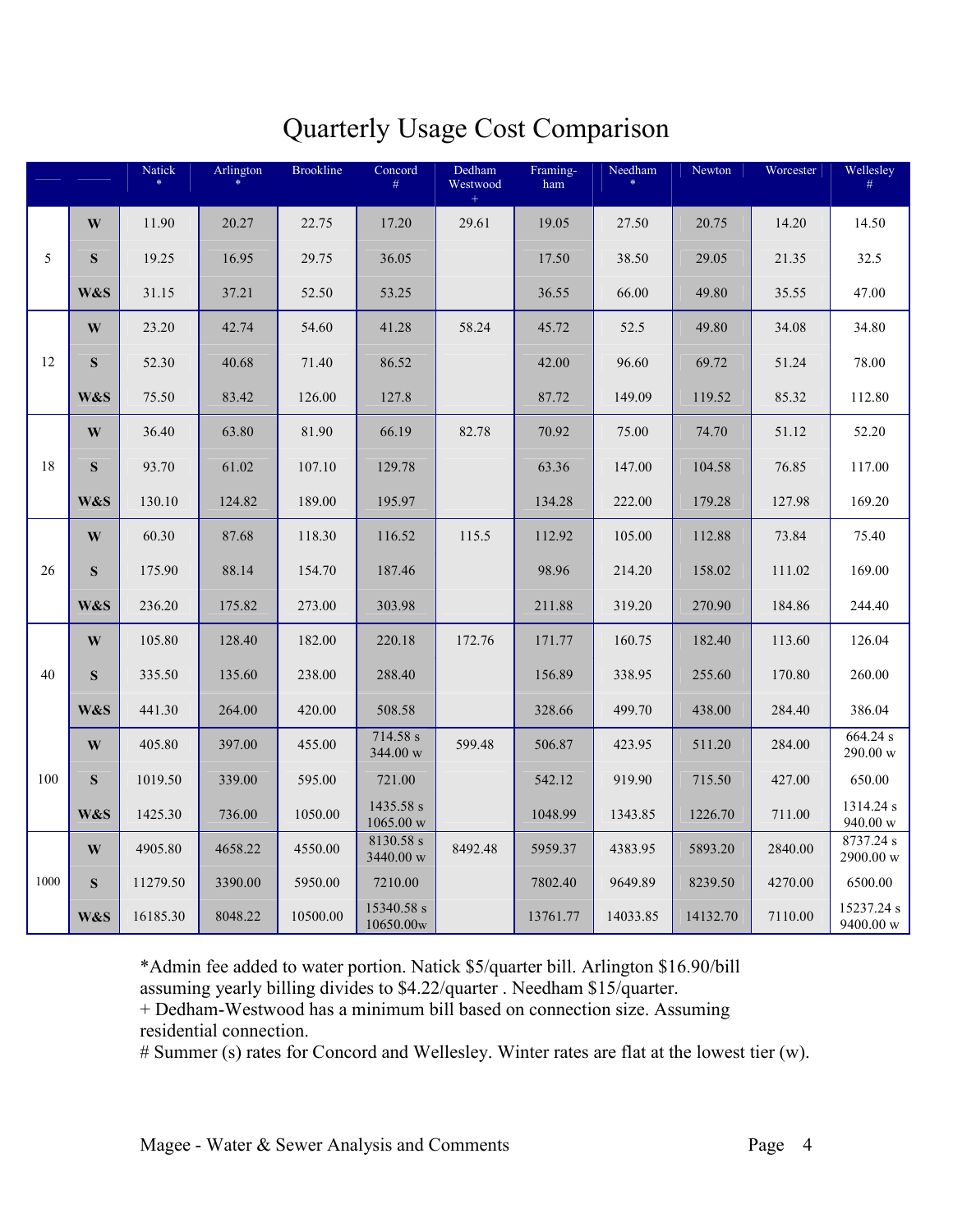### **Observations:**

-Wellesley and Concord use flat rates in the winter but have tiers for the summer to deal with lawn watering.

-Most other communities either do not tier sewer rates or they are not very steep.

-Framingham's highest tier is reached at 750hcf/quarter vs. Natick's 40.

-Natick's Elderly rate is essentially a free water and sewer rate

-Fire connection charges usually increase at a greater than linear rate.

### **Conclusions:**

Natick's inclining rate tiers are extremely steep. This causes the low water usage to be inexpensive relative to other communities, and high water usage to be more expensive.

### **Recommendations:**

- **1) Revisit last year's rate selection. Consider Option 3 from the memo as a starting point for this year's rates.**
- **2) (atick should consider further flattening of rates, nearly flat rates, or flat rates.**
- **3) (atick should consider splitting residential and commercial rates if it intends to charge certain customers more, rather than relying on a single tiered rate structure.**

## **Averaging for All Master Meters**

Inclining rate tiers are intended to promote water conservation. The board is already familiar with the issue and has addressed the inequity for condominium properties in Natick. If the inclined rate tiers remain, averaging of master meter customers should be extended to include all multi-family houses, apartments and out-of-town customers.

By grouping usage of master-metered customers together, the intent of inclining rate tiers is lost. Those customers are charged the higher rates for "not conserving" when it is just multiple families using the water.

Apartments may be businesses but it is still residential families using the water. Natick does not charge higher rates to single-family houses that are rented out to tenants. Affordable housing and elderly residents also fall into this category.

Also, due to a recent change in Massachusetts laws, **some landlords can charge tenants for water usage.** An attached memo from the Natick Board of Health indicates that there are currently 27 units that have filed the appropriate certification to do so. It's interesting to note that landlords who choose to do this must calculate an effective flat rate to charge their tenants based on a total cost divided by usage formula.

### **Recommendation: Implement averaging for all master-meter customers.**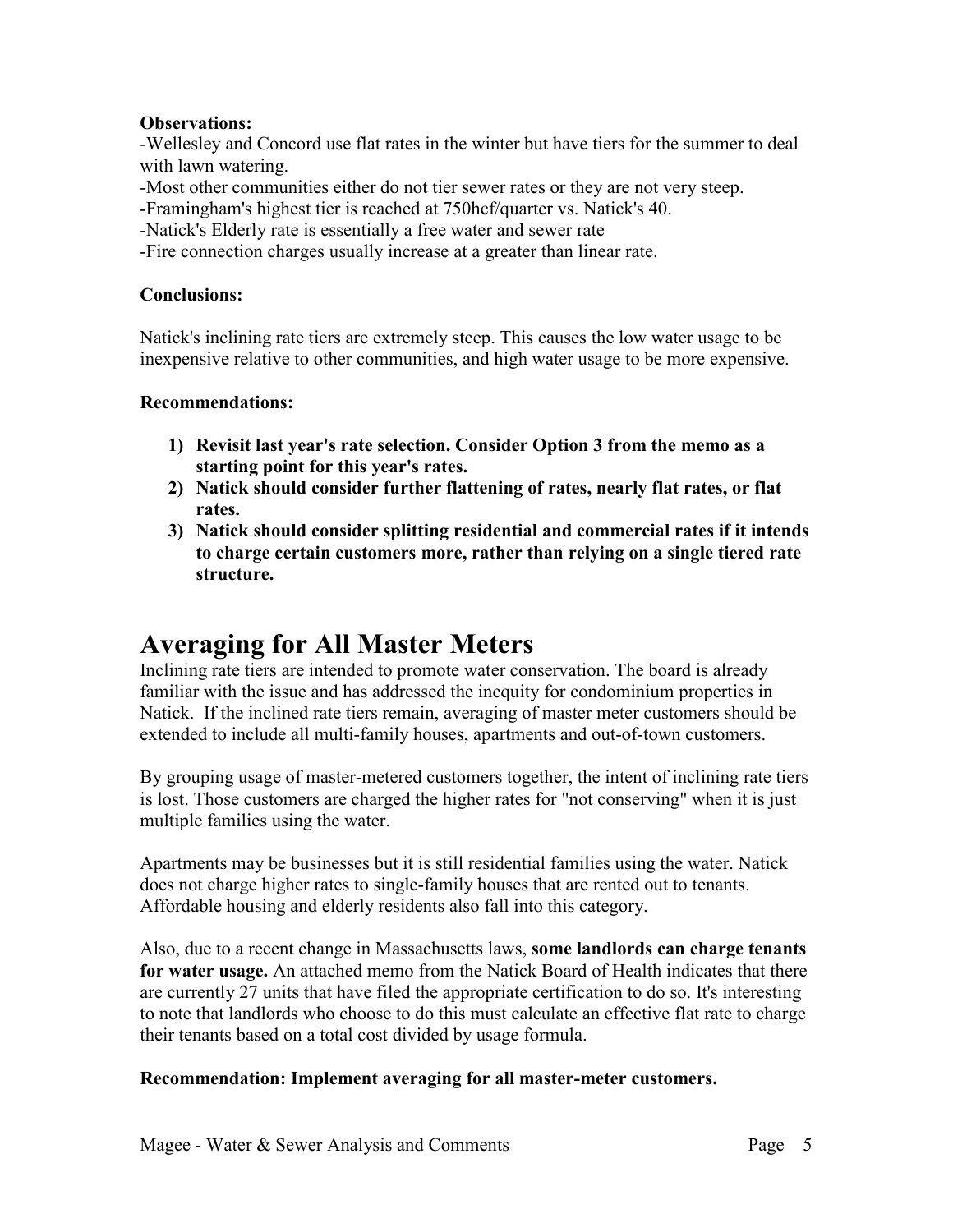## **Budgeting and Long-Term Planning**

Last year's situation of needing a large revenue increase did not have to happen. The need to increase revenue by 23% in on year was due to a funding cliff caused by spending accumulated retained earnings too quickly while keeping rates steady for several years. In reviewing past minutes, administration warned of this situation ahead of time. Additionally, the desire to shield residential users from such a large increase also has unintended consequences.

Safe and reliable drinking water and sanitary sewer service is one of the most important things for a town. Upkeep of the system costs money, and the needed amount of money is likely to increase each year due to COLAs, MWRA assessments, pension and healthcare costs, and compliance with health and safety regulations.

The board should look for efficiencies wherever possible, but not at to the detriment of safe water and sewer operations. Some suggestions floating around are to look at the size of work crews, and for the W&S enterprise to be reimbursed for wages during plowing operations.

According to the Abraham's report, average residential usage is around 18HCF and median usage is around 16HCF. This means that half of the water ratepayers pay very low rates relative to other communities.

It's extremely important to have a long term plan for the budget and rates. It does no good to hold rates to a 0% increase for several years only to be faced with a huge increase at the end of a funding cliff.

A long term budget and rate plan should be developed. The budget information already exists, but it should be matched to a rate plan. How much will the enterprise fund need over the next 5 years? What will the rates have to be to cover those costs?

The need to borrow for some capital costs should be carefully weighed. The administration has proposed guidelines for which things should be bonded and which should not. Due to the long term capital needs of the Water and Sewer enterprise, a plan like this should be followed.

### **Recommendations:**

- **1) Develop a long term rate strategy to match a long term budget.**
- **2) Follow administration recommended guidelines for capital borrowing.**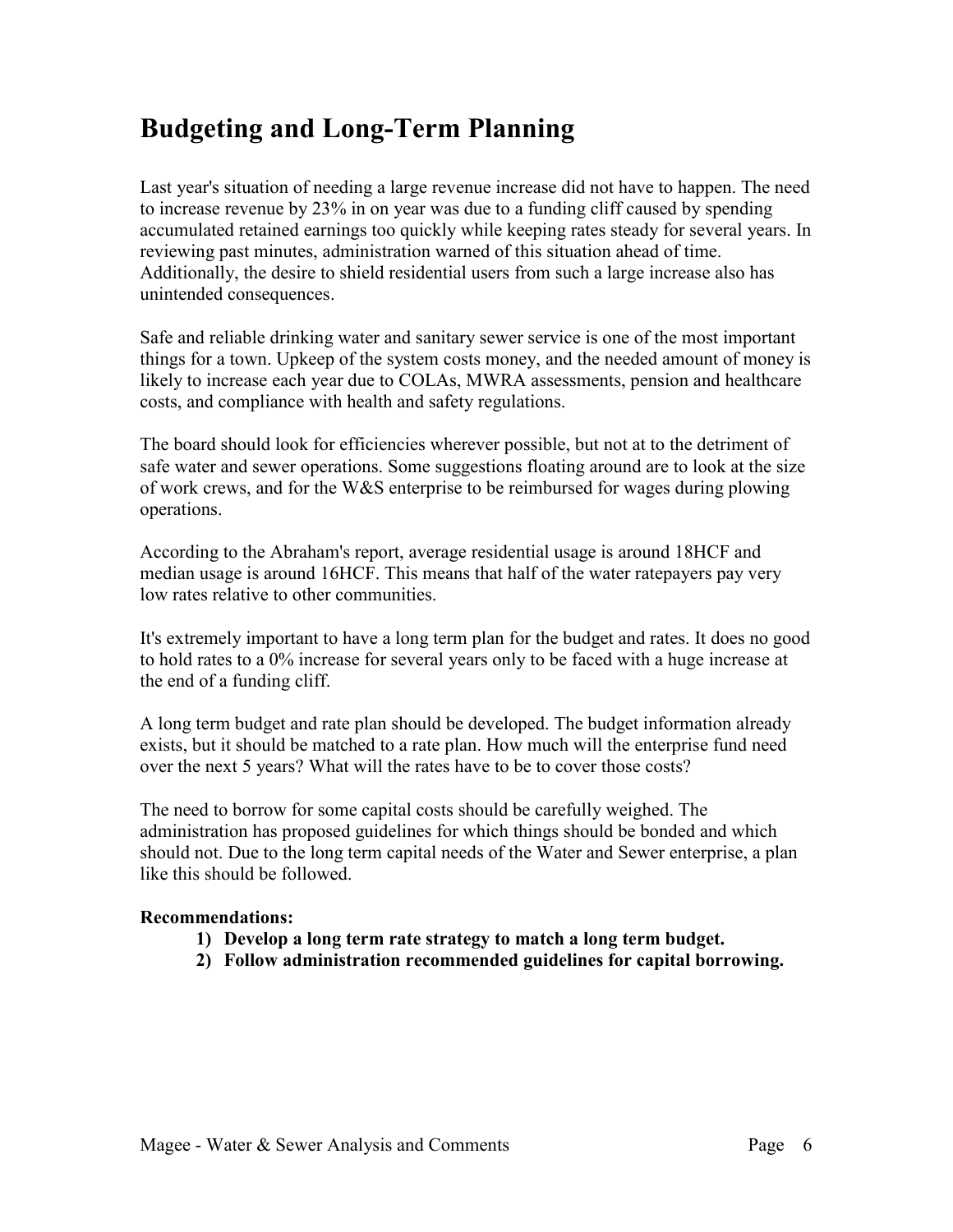## **\$5 per Meter Fee Issues**

Attached is an e-mail to the deputy town administrator regarding the \$5 per meter fee. The water billing department is currently charging \$5 per dwelling unit to averaged condominium customers. This is not what was told to the board when it voted to implement averaging.

A comment was made that the vote was to "treat them the same way as a single family home". A single family home has its own meter which needs to be maintained, read, billed, and have a payment processed. This is precisely what the fee is intended to cover. If there are 24 units sharing a single meter, the above situation does not multiply out 24 times, it only exists a single time.

The fee is intended to cover the actual expenses of billing per meter. If the fee is charged per dwelling unit then it is an arbitrary charge only intended to receive general revenue.

**Recommendation: The water billing department should follow the original implementation of one \$5 fee per meter.** 

## **Attachment A**

Date: Wed, 18 Mar 2009 15:46:36 -0400 (EDT) From: John Magee <mageejo@cs.bu.edu> To: "Walters Young, Michael" <myoung@natickma.org> Subject: RE: Water and Sewer Administrative Fee

Michael,

Thank you for writing back. I researched this a bit further by obtaining a DVD of the 6/16/08 meeting from Pegasus. Here is a transcript of the question that reflects the actual statement as accurately as possible:

Time on DVD: Title 1 - 02:26:30

Mr. Ciccariello: In the case of the condominiums, there was a discussion, there's approximately 4000 condominium units? That number came out.

Mr. Walters Young: I don't remember the exact amount.

Mr. Ciccariello: I'm sorry, no, it was 1000, I apologize. I think it was between 1000 and 1200. And if we bill the condominium association, four bills, at \$5, thats \$20. If we bill the 1000 or 1200 units (unclear - per bill), it's \$5 times 12 times 4, that's \$20 versus over \$20,000. What is the administration proposing to do?

Mr. Walters Young: The administration's initial proposal, was to do individual bills for every unit. Administration's current proposal is to maintain the current system, but average that mass bill, so not capture the potential revenue, if you will, of sending out indivdual bills to every Natick taxpayer, because the revenue generated from administrative service fees on every bill to every condominium is likely immediately going to be offset by the amount of staff time which is lost in producing individual bills for every condominium unit.

Magee - Water & Sewer Analysis and Comments Figure 2. Page 7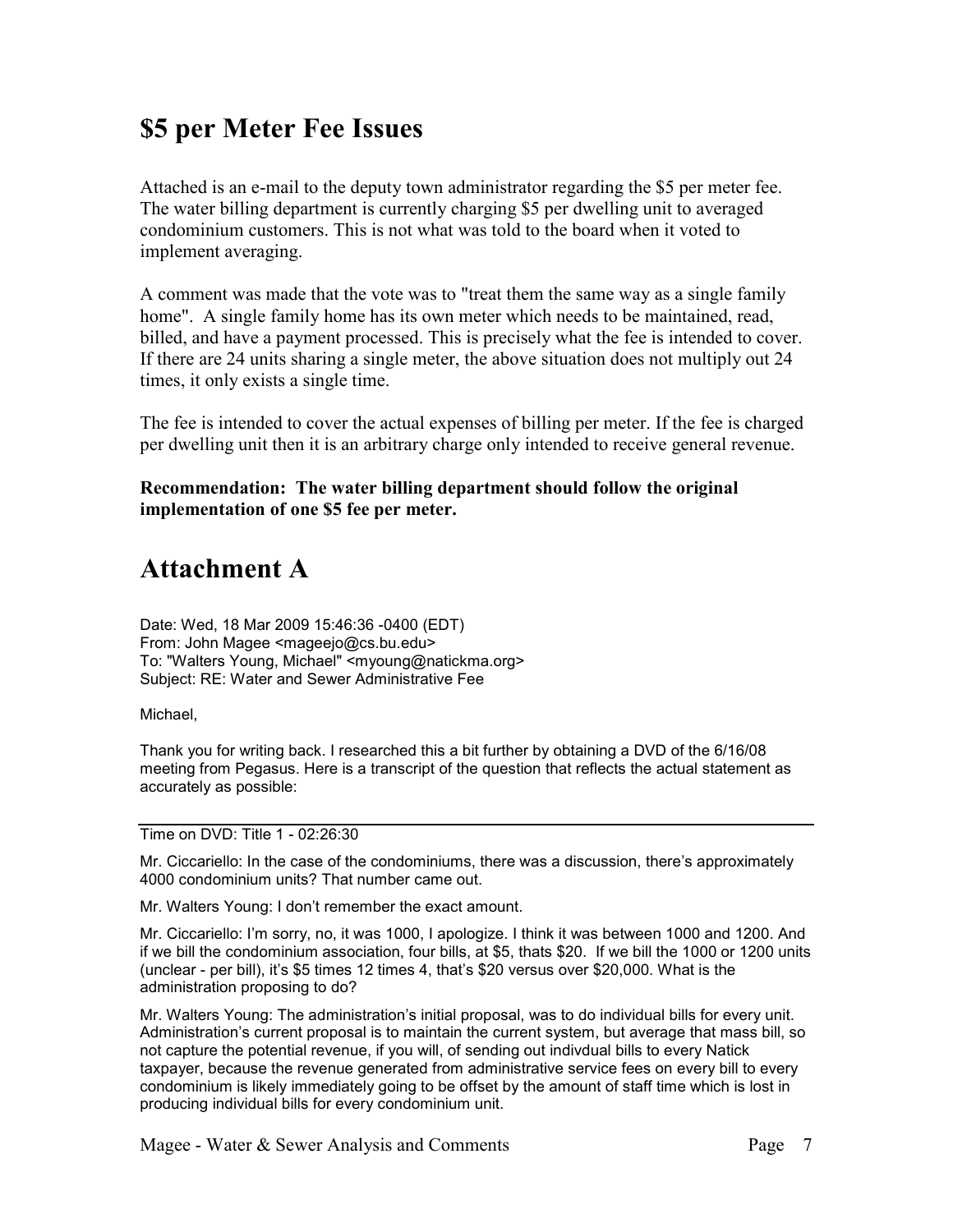So, what we would propose doing currently, is to, or for the future starting July  $1<sup>st</sup>$ , will be to do the averaging: take the read off the master meter, take a look at the property, divide by the number of units, average that one bill, multiply it back by that number of units, so you get the average read, and then send out one bill back to the condominium associations, thus the legwork and paperwork of splitting those bills remains as currently is done in the realm of the associations.

This is not ambiguous at all. It clearly states that the intention is to charge the service fee on a per bill basis and not on a per dwelling unit basis. Two main points that highlight this:

"so not capture the potential revenue" - The original question was if the town was going to capture this revenue by including the charge on a per dwelling unit basis. The answer is no.

"would likely going to be immediately offset by the amount of staff time which is lost in producing individual bills" - This statement, along with other comments in the meeting, directly affiliate the Administrative Service Fee with the creation of bills. This goes to my argument below **that the fee is intended to cover meter reading, billing, and collection, and that averaging of condominium units will still involve one meter - A single meter needs to be maintained and read - A single bill is generated for that meter. - A single payment is collected and processed.** I understand that considerable staff time has gone into manually calculating these bills so far, but once the system is automated it should not take (no. of units) times (time and effort to create a bill), and thus there is no justification for multiplying this fee times the number of dwelling units.

In all honesty, I'm more bothered by the process of what has happened than the actual fee itself. I think the should expect a level of transparency in that what is stated to happen is what actually happens. When the Selectmen voted to implement this system, they were told the above and so in my opinion their vote included the directions that was included in clarification questions. I'm not accusing anybody of maliciously doing anything in an attempt to capture this revenue, as you said, the minutes themselves were ambiguous. But ambiguous minutes really can't be an excuse for changing course on something behind the scenes. This probably really a symptom of unintentional miscommunication of policy, and partly the length of time it takes to prepare meeting minutes - since the billing department had to begin implementing the policy before minutes were available.

I hope that this can clarify the policy as stated in the 6/16/08 meeting and as voted by the Board of Selectmen. I believe the current policy is "one fee per bill" and I hope the appropriate fixes can be made to be in line with the policy.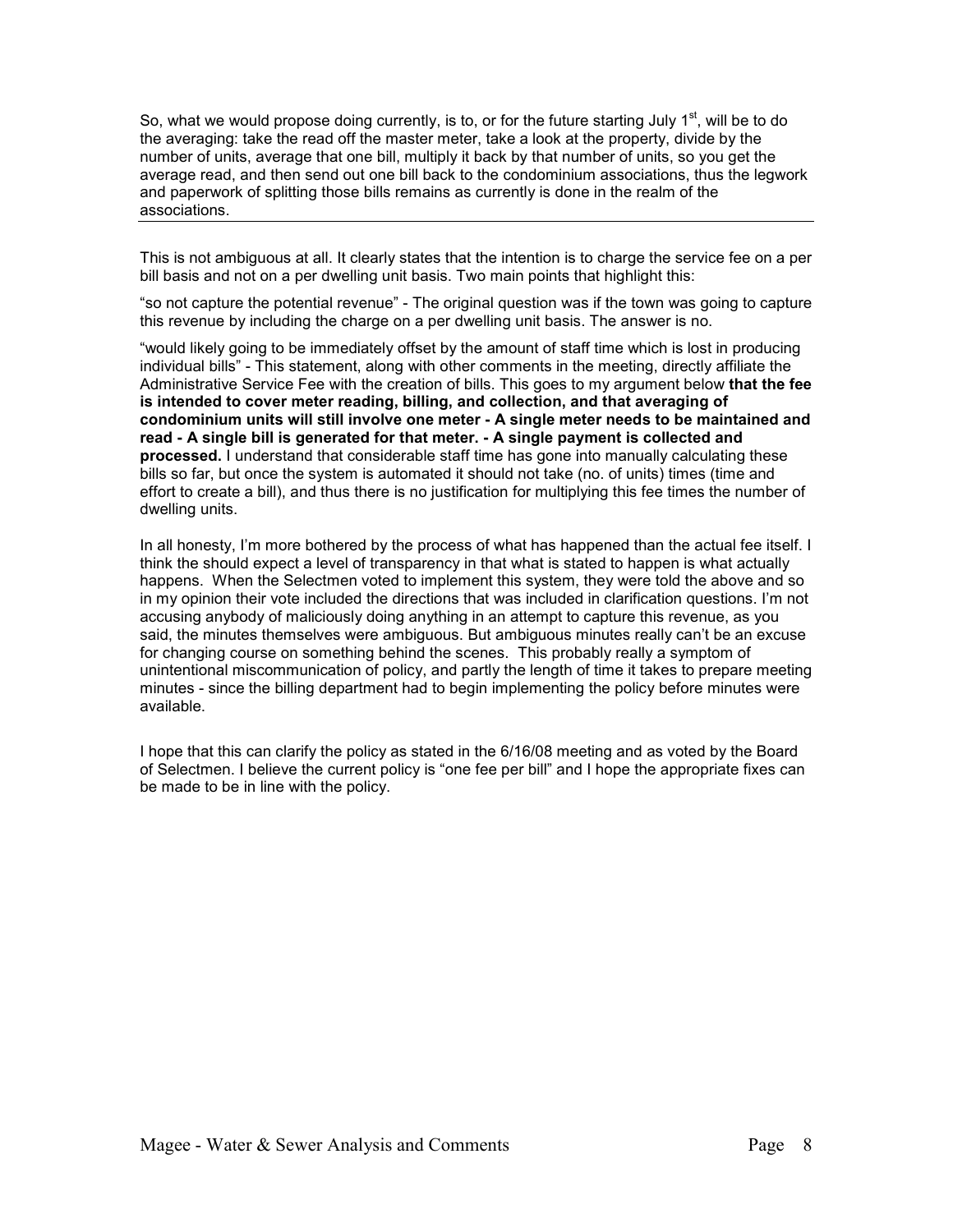# Attachment B

### MEMO

| DATE:              | March 23, 2009                                     |
|--------------------|----------------------------------------------------|
| TO:                | John Magee mageejo@bu.edu                          |
| FROM:<br>of Health | Jean M. Cotter, Department Assistant, Natick Board |

RE: Water Submetering

On Friday, March 20, 2009 you came to the Board of Health and requested how many individual units in Natick have been submetered. According to our records the answer is 27 total, with a breakdown by year as follows:

- $2005 6$
- $2006 2$
- $2007 16$
- $2008 3$

As you requested this information is also being emailed to the Town Administrator Martha White and to the Board of Selectmen.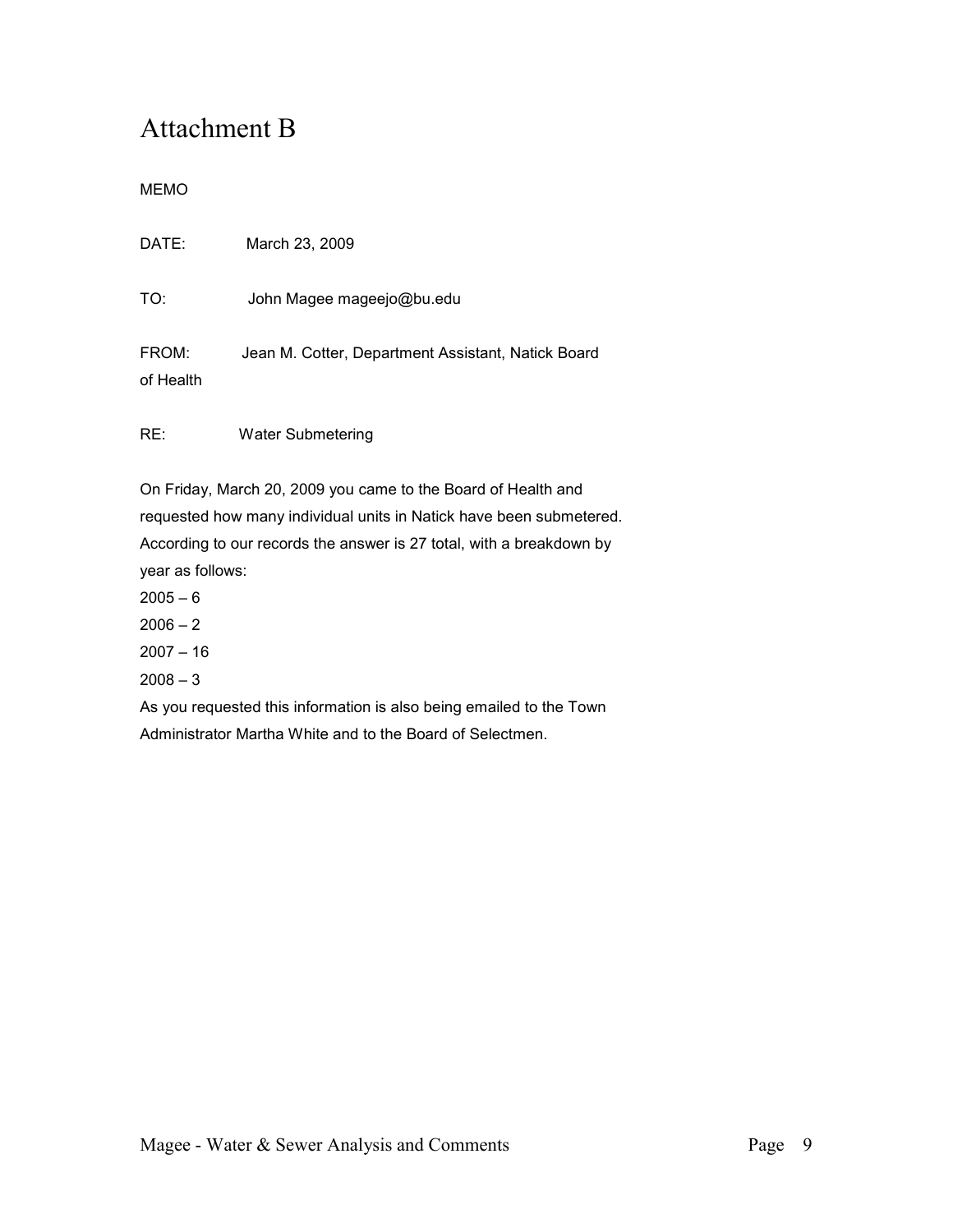## Attachment C - Submetering Law

MGL Ch 168 Sec 22:

http://www.mass.gov/legis/laws/mgl/186-22.htm

From Masslegalhelp.com:

http://www.masslegalhelp.org/housing/booklets/water-law

## **When Can a Tenant Be Billed Directly for Water under the Water Law?**

On March 16, 2005, a water submeter law went into effect in Massachusetts. This law allows landlords to bill tenants for water if the tenant moved into an apartment on or after March 16, 2005 and the property meets the law's requirements.

Under the water law, landlords may bill tenants separately for water if **all of the following requirements are met**

- Landlord has installed submeters that measure actual water used in your apartment;
- Landlord has installed low-flow fixtures;
- Your tenancy started on or after March 16, 2005
- Previous tenant was not forced out;
- There is a written rental agreement that spells out water bill arrangements; and
- Landlord has filed proper certification.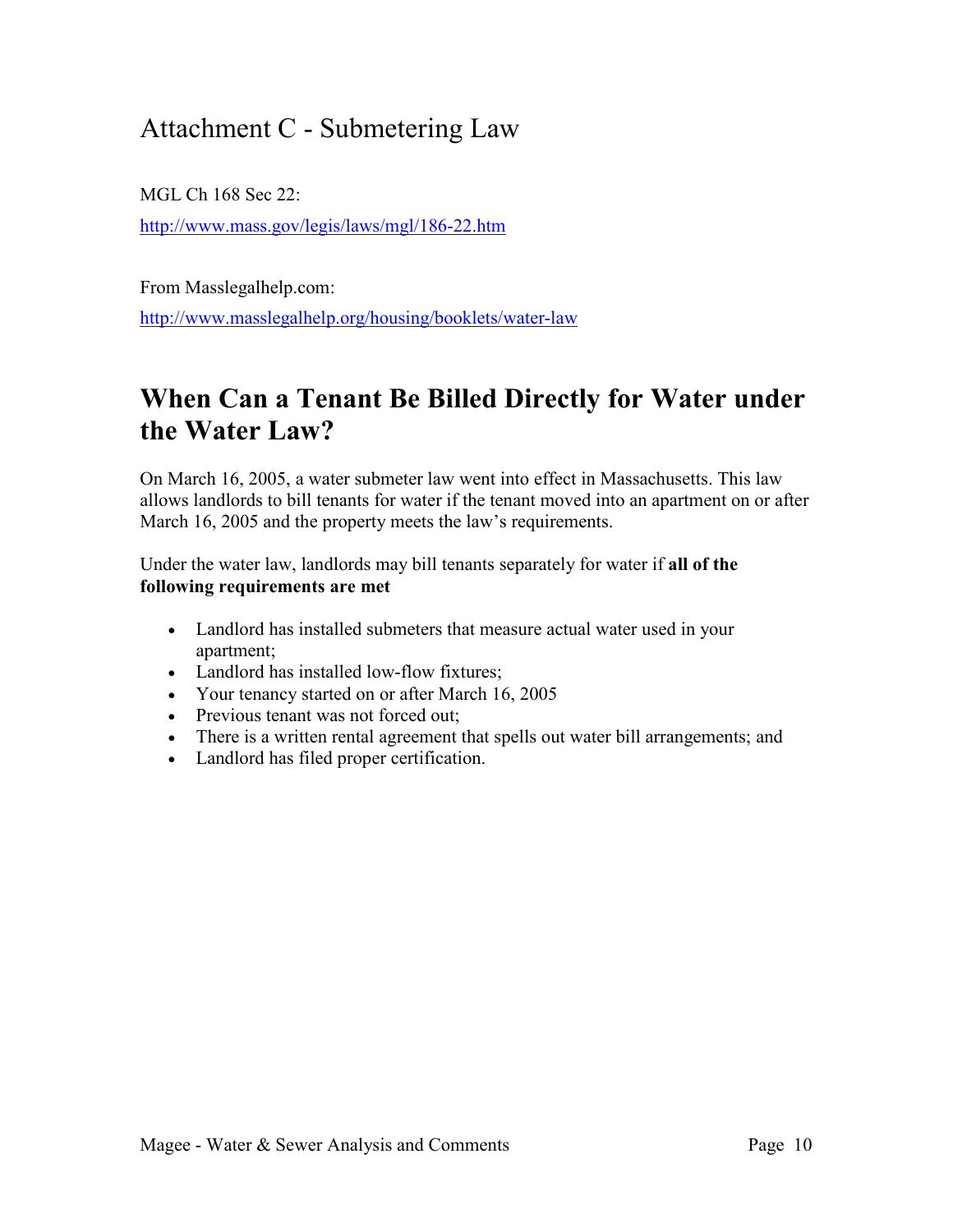# Attachment D - Tiered Rate Discussion

### American Water Works Association

Obtained from

http://www.awwa.org/Resources/topicspecific.cfm?ItemNumber=3649&navItemNumber=3650

## **A Discussion of Tiered Rate Structures**

*General thoughts and considerations related to the tiered block rate structures by the Rates & Charges Committee. . .*

# **Definition**

The term "tiered" typically refers to a "block" type of rate structure where the unit price of water changes with each of several preset consumption blocks for each billing period.

For example, from 0 to 10 units [generally units are either stated in terms of thousands of gallons (Mg) or hundreds of cubic feet (Ccf)] is one unit price, from 11 to 100 units a different unit price, from 101 to 1,000 units a third unit price, etc.

# **Measure With an Aim Toward Conservation**

Most commonly in such rate structures, there are typically three to five different tiers or rate blocks. Also, the term is most often used in reference to a rate structure where the unit price increases with each higher level, or tier, of consumption. This type of "increasing tier rate" is most often found where the utility desires to send a strong conservation message to its customer base. However, it should be noted that this type of rate structure itself, without a significant accompanying customer information program, will generally not produce the desired conservation, simply because the vast majority of customers do not understand rates and do not have any idea that the more they use, the higher the unit price becomes. Furthermore, the increasing block or tiered rate structure can potentially be "punitive" to large customers, charging them a higher unit rate simply because they are large water users. These customers may, in fact, be very efficient water users, and thus not "deserving" of a higher unit rate. In that regard, it is important to set the tier, or usage block ranges for customer classes, or possibly individual customers in the case of large non-residential customers, relative to their discretionary usage profile. The intent is to set the tiers so as to induce reduced water usage at usage levels where the customer has discretion over usage, not to punish water usage where there is no discretion in usage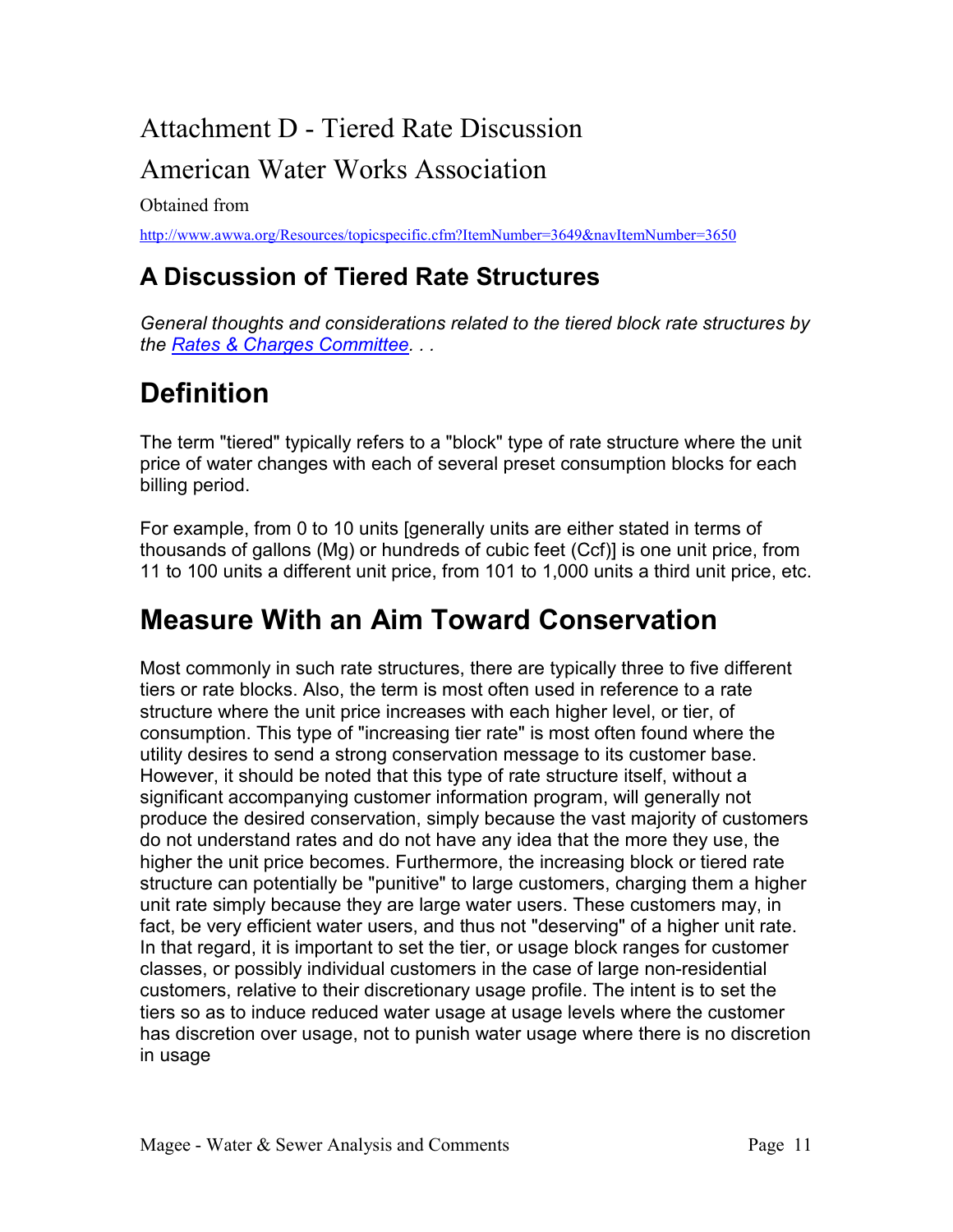### **Attachment D - Continued**

On the other hand, a "tiered" or block rate can also be just the opposite -- that is, one in which the unit price *decreases* with increasing consumption, or with the larger use rate blocks. The decreasing block rates are not a particularly good rate structure to use if conservation is a primary objective of the utility. However, such a rate structure, if you have a single rate structure applicable to all customers within the utility, can approximate recovering the costs of service from each class of customers and is found frequently in those areas of the country with ample water supply and a diverse customer base.

It should also be noted that it is possible to have an increasing block structure that applies to one or more classes to encourage conservation (e.g. residential customers), with a different rate structure applied to other classes where opportunities for conservation are more limited or the increasing block structure is inconsistent with other objectives, including cost of service.

## **Survey Snapshot**

A recent rate survey revealed that of the utilities surveyed for residential customers, 36 percent used declining block rates in 1996, while 30 percent of them used this type of rate structure in 2002. Increasing block rates were used for residential customers by 32 percent of the utilities surveyed in 1996, while 30 percent of them used this type of rate structure in 2002, a somewhat surprising finding considering the relative water scarcity many utilities have experienced in the last several years. The other rate form used, as opposed to increasing or decreasing block rates, was a uniform rate, either for all customers or by user class, which charges the same unit price for all water use, regardless of the amount of consumption.

# **Geographic Utilization**

Inverted or increasing block rate structures are most commonly found in California and the Sun Belt states, where water supplies are generally more limited and conservation is a priority. The decreasing or declining block rate structures are most commonly found in the Midwest and North Central areas of the Country.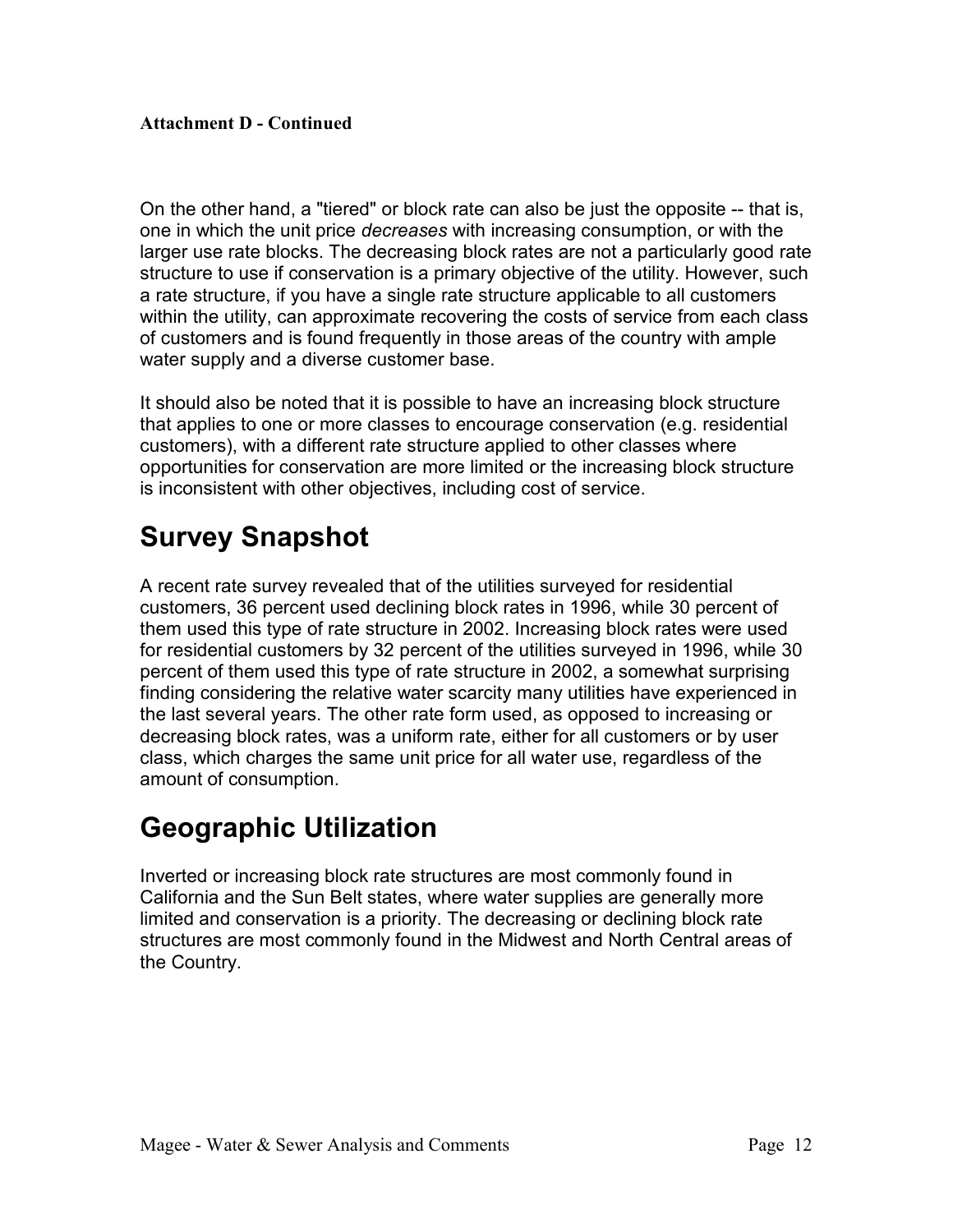## Attachment E: Rates of Nearby Communities

# Arlington:

Obtained From: http://www.town.arlington.ma.us/Public\_Documents/ArlingtonMA\_DPW/Water/WaterInfo

\* Rates subsidized by property taxes.

#### **Water/Sewer Rate Schedule**

| <b>Effective</b><br><b>Dates</b> | <b>Water Under</b><br>200 ccf/yr | <b>Water Over</b><br>200 ccf/yr | <b>Sewer Under</b><br>1,000 ccf/bill | <b>Sewer Over</b><br>1,000 ccf/bill | Adm<br><b>Fee/bill</b> |
|----------------------------------|----------------------------------|---------------------------------|--------------------------------------|-------------------------------------|------------------------|
| 7/1/2008                         | 3.21                             | 4.73                            | 3.39                                 | 6.75                                | 16.90                  |
| 7/1/2007                         | 2.99                             | 4.40                            | 3.15                                 | 6.28                                | 16.90                  |
| 7/1/2006                         | 2.63                             | 3.86                            | 2.76                                 | 5.51                                | 16.90                  |
| 7/1/2005                         | 2.50                             | 3.68                            | 2.63                                 | 5.25                                | 16.90                  |

# Brookline:

Source: Called Brookline Water and Sewer Division 5/13/09 Water: \$4.55/hcf Sewer: \$5.95/hcf Combined: \$10.50

# Burlington:

Obtained From: http://www.burlington.org/dpw/water\_sewer\_rates.htm \* excluded from comparison because of billing on 1000 gallon increments. **Effective July 1, 2008 - New Water & Sewer Rates are as follows:**

#### **Residential**

|                                                                                                                                                           | Water                                                                                    | Sewer                                                                                    |
|-----------------------------------------------------------------------------------------------------------------------------------------------------------|------------------------------------------------------------------------------------------|------------------------------------------------------------------------------------------|
| 0 to 20,000 Gallons<br>20,001 to 30,000 Gallons<br>30,001 to 50,000 Gallons<br>50,001 to 70,000 Gallons<br>70,001 to 90,000 Gallons<br>90,001 to Infinity | \$30.10<br>\$1.45 per M<br>\$1.70 per M<br>\$2.60 per M<br>\$ 3.60 per M<br>\$4.15 per M | \$29.25<br>\$4.20 per M<br>\$5.20 per M<br>\$5.90 per M<br>\$7.10 per M<br>\$ 8.30 per M |
| $M = 1,000$ gallons                                                                                                                                       |                                                                                          |                                                                                          |

Magee - Water & Sewer Analysis and Comments Page 13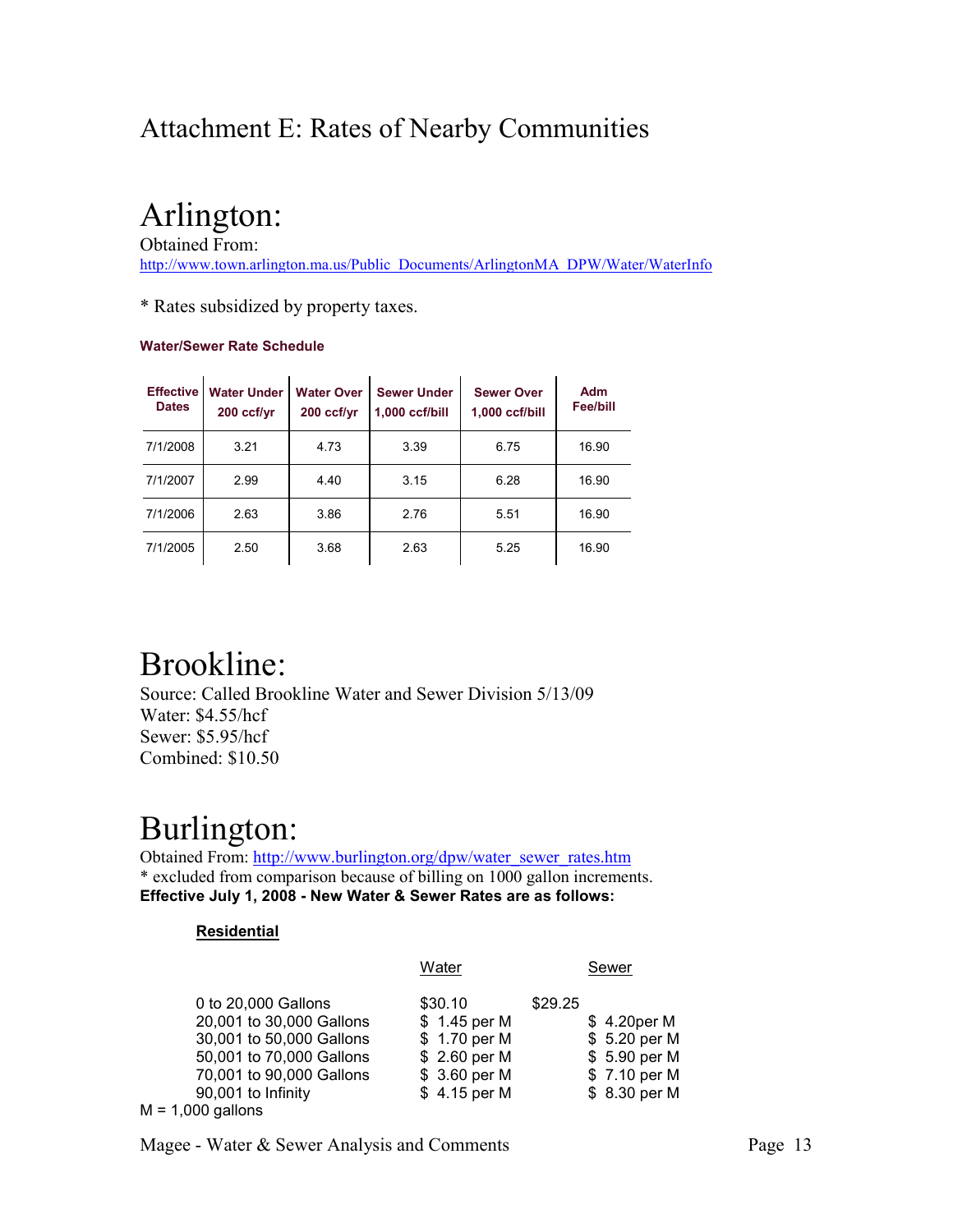#### **Commercial**

|                          | Water        | Sewer         |
|--------------------------|--------------|---------------|
| 0 to 10,000 Gallons      | \$15.05      | \$14.65       |
| 10,001 to 15,000 Gallons | \$1.85 per M | $$4.25$ per M |
| 15,001 to 35,000 Gallons | \$2.60 per M | \$4.70 per M  |
| 35,001 to Infinity       | \$4.15 per M | \$7.70 per M  |
| $M = 1,000$ gallons      |              |               |

#### **IRRIGATION (Residential Only) - billed 1x a year in October**

| 0 to 20,000 Gallons | \$82.40       |
|---------------------|---------------|
| 20,001 to Infinity  | $$4.15$ per M |
| $M = 1,000$ gallons |               |

# Concord:

Obtained from: http://www.concordma.gov/pages/ConcordMA\_Water/rates Summary of Water Rates effective June 1, 2006

Printer-Friendly Version

#### **It Pays to Conserve!**

#### **Residential Service**

Water charge per unit (1 unit = 748 gallons):

Step 1: (all year) \$ 3.44

**Water Discount for Senior Customers:** A discount of 30% for up to 24 units bimonthly available for certain eligible senior customers of record. Click Here for Details

May 1 through October 31 only:

Step 2:  $25$  to 48 units bimonthly  $$6.29$ 

Step 3: over 48 units bimonthly \$8.24

#### **General Service**

Water charge per unit (1 unit = 748 gallons):

Step 1: first 50 units bimonthly (all year) \$ 3.44

Step 2: over 50 units bimonthly (all year)  $$4.22$ 

#### **Second Meter Service**

Water charge per unit (all year)

Magee - Water & Sewer Analysis and Comments Page 14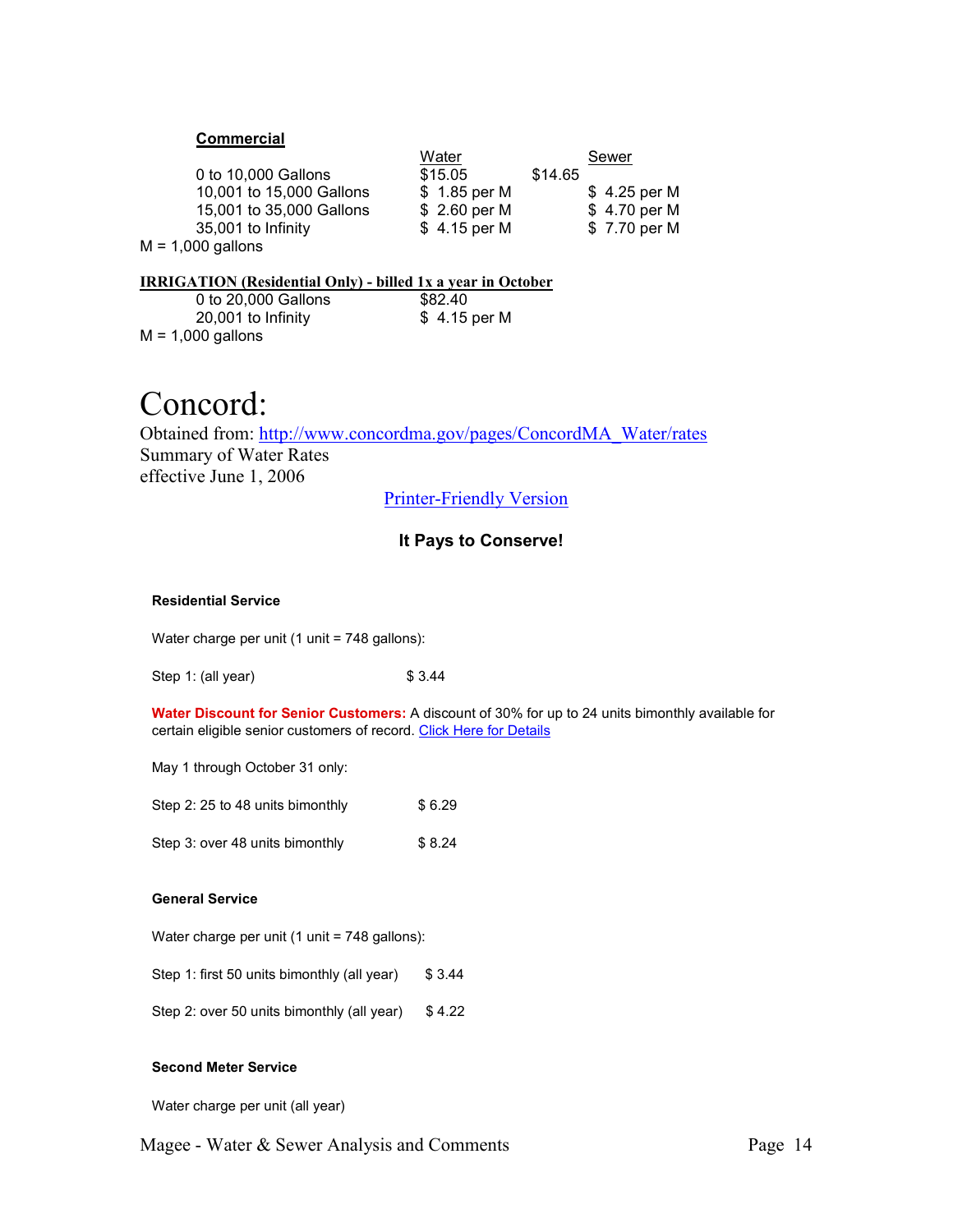Irrigation/Pool use \$6.29

Process use (non-sewered, non-irrigation) \$ 4.22

### **Summary of Sewer Rates**

### **effective June 1, 2006**

#### **Residential Service**

Sewer charge per unit (1 unit=748 gallons) \$7.21

During Summer/Fall months rate is applied to actual use or prior Winter/Spring average use, whichever is less. When Winter/Spring usage information is not available, Summer/Fall billings are based on 77% of actual use.

#### **Non-Residential Service**

Sewer charge per unit (1 unit=748 gallons) \$ 7.21

# Dedham-Westwood Water District:

Obtained from: http://www.dwwd.org/rates/

### **WATER RATES AND FEES**

SCHEDULE OF WATER RATES

Minimum Charges

Minimum charges with quantities of water allowed, without additional charge, will be made to each customer for each meter. Such charges and such allowances of water for each size meter are as follows: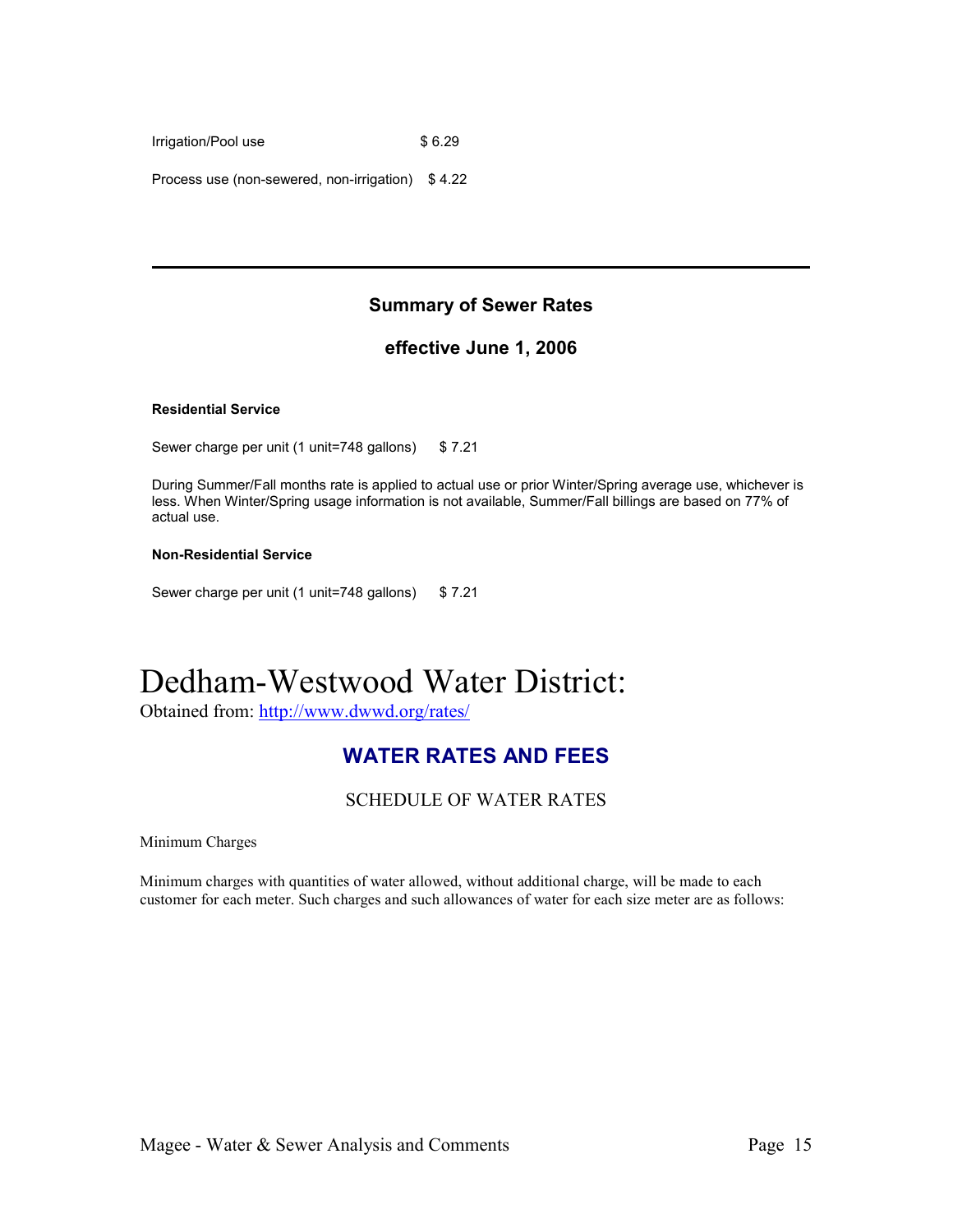|                  | Monthly Billing             |           | <b>Quarterly Billing</b>    |            |  |
|------------------|-----------------------------|-----------|-----------------------------|------------|--|
|                  |                             |           |                             |            |  |
| Meter Size       | Allowance                   | Minimum   | Allowance                   | Minimum    |  |
| Inches           | Hundred Cubic<br>Feet (ccf) | Charge    | Hundred Cubic<br>Feet (ccf) | Charge     |  |
|                  |                             |           |                             |            |  |
| 5/8" Residential |                             |           | 5                           | \$29.61    |  |
| 5/8" All Other   | 3                           | \$17.23   | 9                           | \$51.69    |  |
| 3/4"             | 5                           | \$27.88   | 15                          | \$83.64    |  |
| 1"               | $\,8\,$                     | \$45.10   | 24                          | \$135.30   |  |
| 11/2"            | 16                          | \$90.20   | 48                          | \$270.60   |  |
| 2"               | 25                          | \$141.86  | 75                          | \$425.58   |  |
| 3"               | 50                          | \$278.79  | 150                         | \$836.37   |  |
| 4"               | 8,0                         | \$450.84  | 240                         | \$1,352.52 |  |
| 6"               | 160                         | \$902.05  | 480                         | \$2,706.15 |  |
| 8"               | 320                         | \$1704.68 | 960                         | \$5,114.04 |  |
|                  |                             |           |                             |            |  |

Rates for Water Consumed: (one cubic foot equals 7.5 gallons, one hundred cubic feet equals 750 gallons)

For all consumption in excess of the minimum allowance per meter size up to 51 hundred cubic feet: \$4.09per ccf

For all consumption in excess of 51 hundred cubic feet and up to 75 hundred cubic feet: \$6.77 per ccf For all consumption in excess of 75 hundred cubic feet: \$8.77 per ccf

Schedule B

Private Fire Service (03/01/09)

For each 1" connection, per annum \$271.99

For each 1.5" connection, per annum \$279.51

For each 2" connection, per annum \$307.56

For each 4" connection, per annum \$599.52 For each 6" connection, per annum \$1,199.67

For each 8" connection, per annum \$2,380.10

For each 10" connection, per annum \$3,755.40

For each fire hydrant, per annum \$1,075.62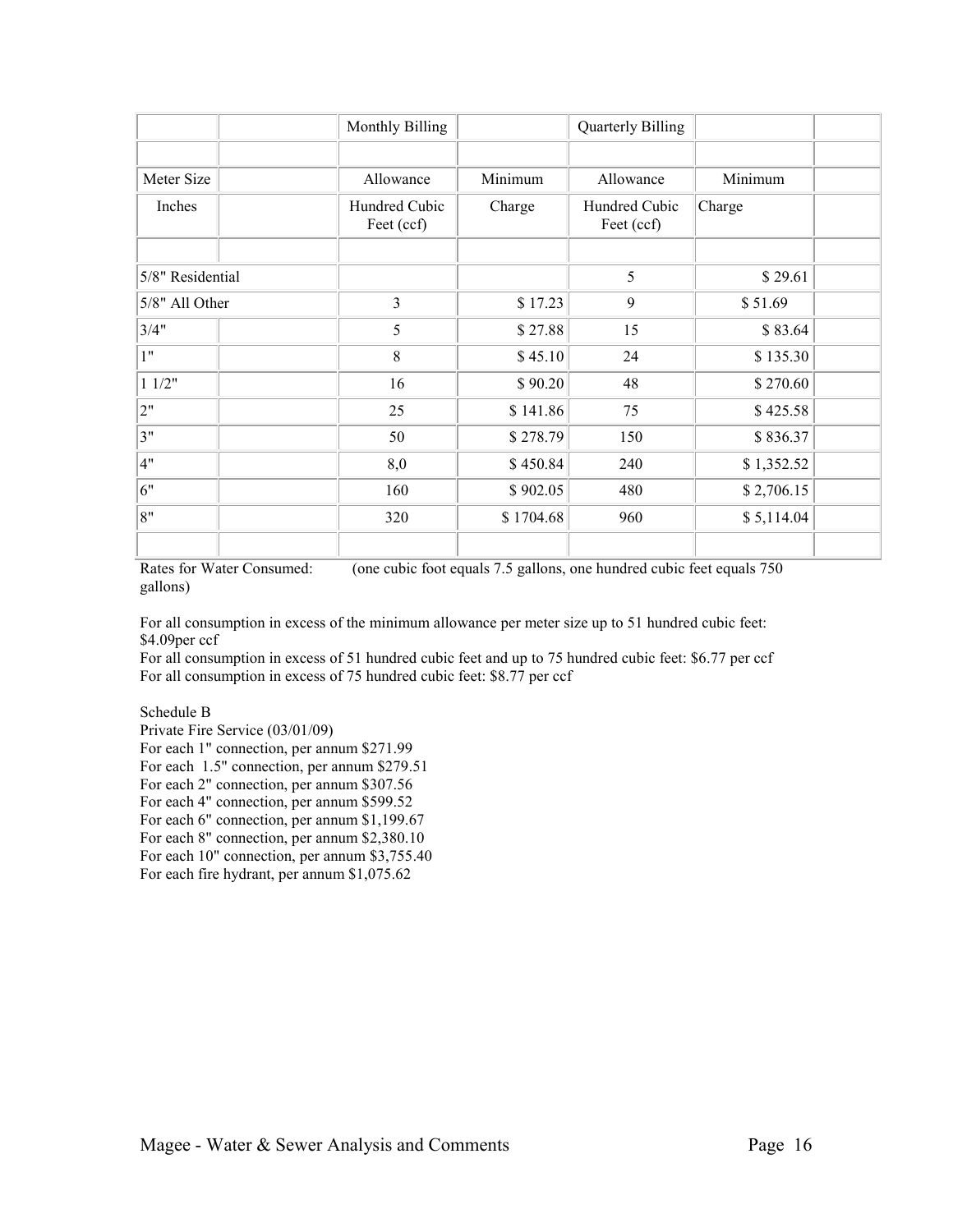# Framingham

Obtained from: http://www.framinghamma.gov/index.aspx?NID=187

### Rate Table Water and Sewer Rates

1 Unit  $= 748$  gallons  $= 100$  Cubic Feet

| <b>Tier</b>                            | <b>Water/Unit   Sewer/Unit</b> |        | Water/Unit<br>*Outside | Sewer/Unit<br>*Outside |
|----------------------------------------|--------------------------------|--------|------------------------|------------------------|
| Tier $1(1-12 \text{ units per qt})$    | \$3.81                         | \$3.50 | \$8.68                 | \$8.55                 |
| Tier $2(13-27 \text{ units per qt})$   | \$4.20                         | \$3.56 | \$9.07                 | \$8.61                 |
| Tier $3(28-51 \text{ units per qtr})$  | \$4.85                         | \$4.73 | \$9.72                 | \$9.78                 |
| Tier $4(52-750 \text{ units per qtr})$ | \$5.75                         | \$6.80 | \$10.62                | \$11.85                |
| Tier 5 (over 750 units per qtr)        | \$6.86                         | \$9.85 | \$11.73                | \$14.90                |
| Irrigation (lawn) use                  | \$6.76                         | N/A    | \$11.63                | N/A                    |
| <b>Elderly Rate</b>                    | \$2.86                         | \$2.63 | N/A                    | N/A                    |

\*Water and Sewer accounts that are located outside of the Town of Framingham boundaries.

#### Fire Pipe Service Fees 200 $\sigma$  Fe

| <b>2008 Fees</b> |                     |
|------------------|---------------------|
| Size (inches)    | <b>Current Rate</b> |
| 1.5" and less    | \$22.66             |
| 2"               | \$48.29             |
| 2.5"             | \$86.84             |
| 3"               | \$140.26            |
| 4"               | \$298.91            |
| 6"               | \$868.27            |
| 8"               | \$1,850.31          |
| 10"              | \$3,327.50          |
| 12"              | \$5,374.83          |

# Needham:

Obtained from: http://www.needhamma.gov/index.aspx?NID=221

The following water and sewer rate schedules were adopted effective July 1, 2008. There are no increases in any of the rates for FY 2009.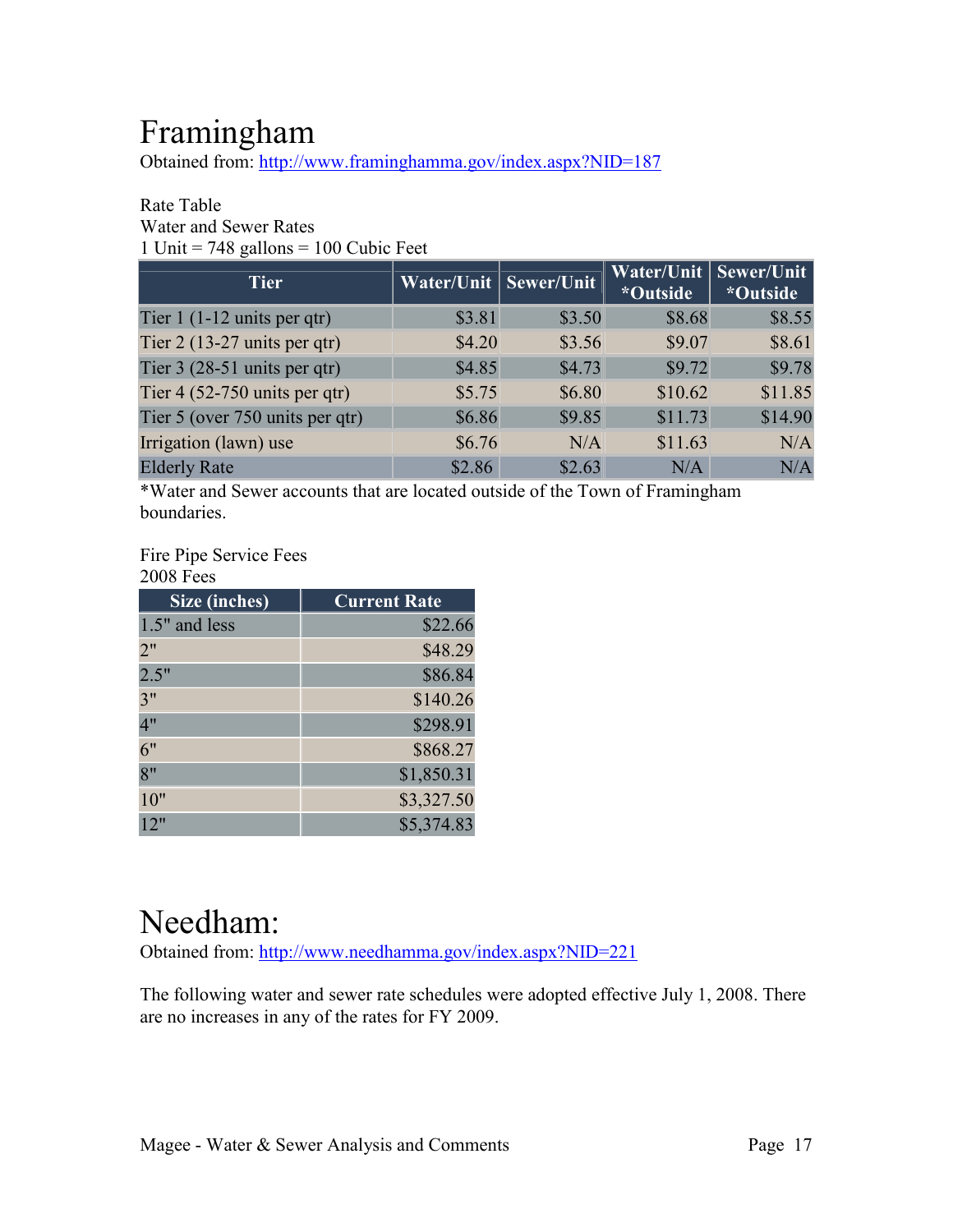| <u>nator</u> & Domor Ratos |                             |                     |                     |                     |  |
|----------------------------|-----------------------------|---------------------|---------------------|---------------------|--|
| <b>Monthly</b>             |                             | Water               | <b>Irrigation</b>   | <b>Sewer</b>        |  |
| <b>Step</b>                | <b>Consumption</b><br>Range | <b>Rate per HCF</b> | <b>Rate per HCF</b> | <b>Rate per HCF</b> |  |
|                            | 0 to 200 c.f.               | \$2.50              | \$4.85              | \$7.70              |  |
| 2                          | 200 to 900 c.f.             | \$3.75              | \$4.85              | \$8.40              |  |
| 3                          | 900 to 1,400 c.f.           | \$4.00              | \$4.85              | \$8.95              |  |
| $\overline{4}$             | more than 1,400 c.f.        | \$4.40              | \$5.34              | \$9.70              |  |
|                            | <b>Basic Service Fee</b>    | \$5.00              |                     |                     |  |

### Water & Sewer Rates

| Quarterly      |                             | Water               | <b>Irrigation</b>   | <b>Sewer</b>        |  |
|----------------|-----------------------------|---------------------|---------------------|---------------------|--|
| <b>Step</b>    | <b>Consumption</b><br>Range | <b>Rate per HCF</b> | <b>Rate per HCF</b> | <b>Rate per HCF</b> |  |
|                | 0 to $600$ c.f.             | \$2.50              | \$4.85              | \$7.70              |  |
| $\overline{2}$ | 600 to 2,700 c.f.           | \$3.75              | \$4.85              | \$8.40              |  |
| 3              | 2,700 to 4,200 c.f.         | \$4.00              | \$4.85              | \$8.95              |  |
| $\overline{4}$ | more than $4,400$ c.f.      | \$4.40              | \$5.34              | \$9.70              |  |
|                | <b>Basic Service Fee</b>    | \$15.00             |                     |                     |  |

# Newton:

Obtained from: http://www.ci.newton.ma.us/dpw/water\_rates.htm

Water and Sewer Rates effective as of July 1, 2008

|                | Water  | Sewer  | Combined |
|----------------|--------|--------|----------|
| 1 to 20 hcf    | \$4.15 | \$5.81 | \$9.96   |
| $21$ to 70 hcf | \$4.98 | \$6.97 | \$11.95  |
| $> 70$ hcf     | \$5.98 | \$8.36 | \$14.34  |

Water and Sewer Rates effective as of July 10, 2007

|              | Water  | Sewer  | Combined |
|--------------|--------|--------|----------|
| 1 to 20 hcf  | \$3.65 | \$5.67 | \$9.32   |
| 21 to 70 hcf | \$4.38 | \$6.80 | \$11.18  |
| $> 70$ hcf   | \$5.26 | \$8.16 | \$13.42  |

If you need assistance or would like to speak to someone in person, please call 617.796.1040.

Magee - Water & Sewer Analysis and Comments Page 18